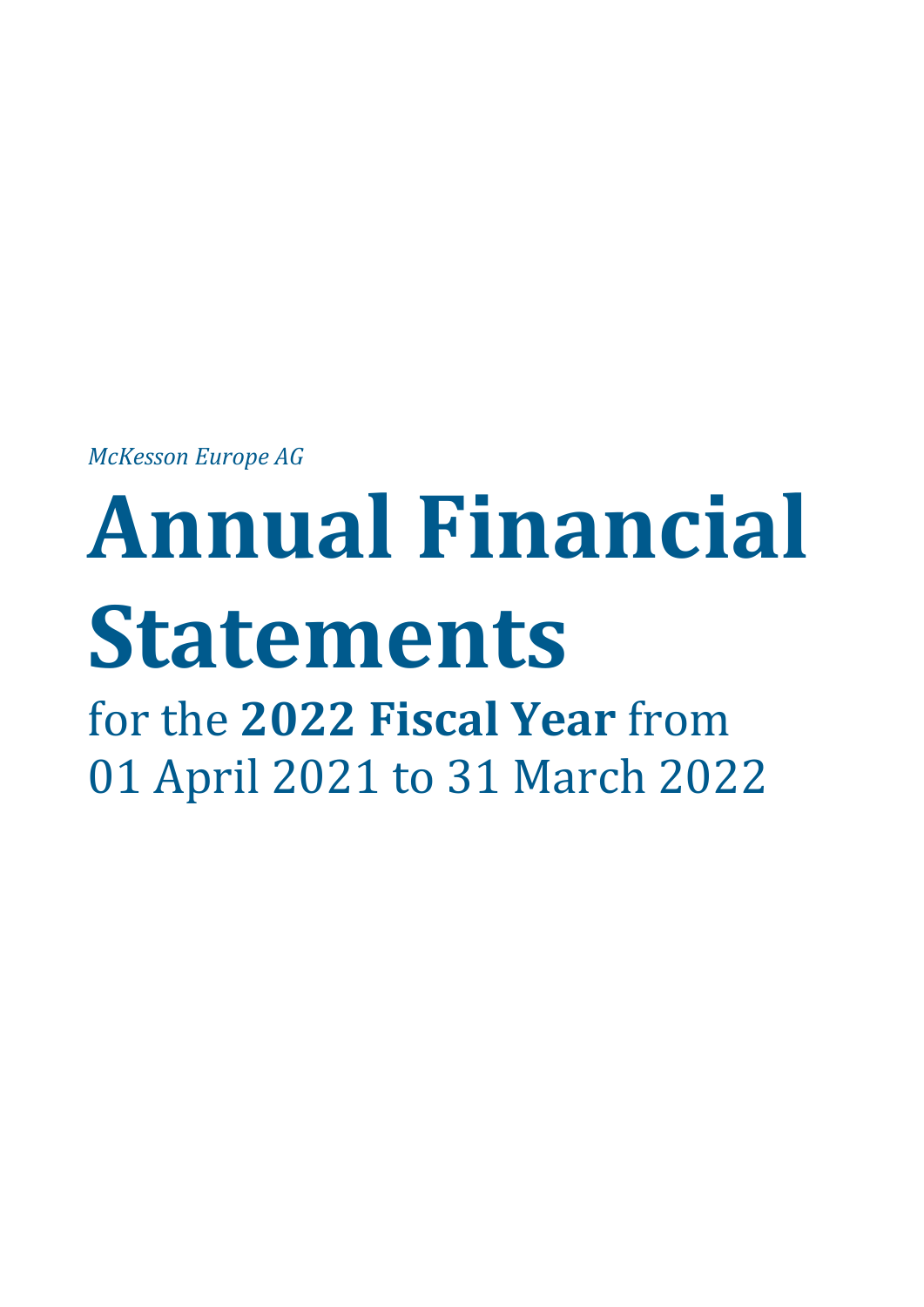# **Statement of financial position as of March 31, 2022**

| <b>Assets</b>                                     | <b>Note</b><br>No. | 31/03/2021<br>thsd. EUR | 31/03/2022<br>thsd. EUR |
|---------------------------------------------------|--------------------|-------------------------|-------------------------|
| <b>Non-current assets</b>                         |                    |                         |                         |
| Intangible assets                                 |                    | 95,813                  | 17,203                  |
| Property, plant and equipment                     | $\overline{c}$     | 4.848                   | 3,033                   |
| Financial assets                                  | 3                  | 3,027,119               | 1,676,052               |
|                                                   |                    | 3,127,780               | 1,696,288               |
| <b>Current assets</b>                             |                    |                         |                         |
| Receivables and other assets                      | 4                  | 329,207                 | 634,945                 |
| Cash and cash equivalents                         | 5                  | 694,158                 | 1,895,374               |
|                                                   |                    | 1,023,365               | 2,530,319               |
| <b>Prepaid expenses</b>                           | 6                  | 7,548                   | 21,079                  |
| <b>Excess of Pension Assets above Liabilities</b> | 7                  |                         | 2,263                   |
| <b>Total Assets</b>                               |                    | 4,158,693               | 4,249,949               |

| <b>LIABILITIES</b>                              | <b>Note</b><br>No. | 31.03.2021<br><b>Tsd. EUR</b> | 31/03/2022<br>thsd. EUR |
|-------------------------------------------------|--------------------|-------------------------------|-------------------------|
| <b>Equity</b>                                   |                    |                               |                         |
| Issued capital                                  | 8                  | 260,123                       | 260,123                 |
| Capital reserve                                 | 8                  | 1,762,627                     | 1,762,627               |
| Revenue reserves                                | 8                  | 1,102,781                     | 1,102,781               |
| Net retained profit                             | 9                  | $\mathbf{0}$                  | $\overline{0}$          |
| Contingent capital                              |                    | 21,773                        | 21,773                  |
|                                                 |                    | 3,125,531                     | 3,125,531               |
| <b>Provisions</b>                               |                    |                               |                         |
| Provisions for pensions and similar obligations | 10                 | 36,557                        | 39,000                  |
| Tax provisions                                  | 11                 | 40                            | 3,061                   |
| Other provisions                                | 11                 | 20,658                        | 15,951                  |
|                                                 |                    | 57,255                        | 58,012                  |
| <b>Liabilities</b>                              | 12                 | 975,907                       | 1,066,406               |
| <b>Total equity and liabilities</b>             |                    | 4,158,693                     | 4,249,949               |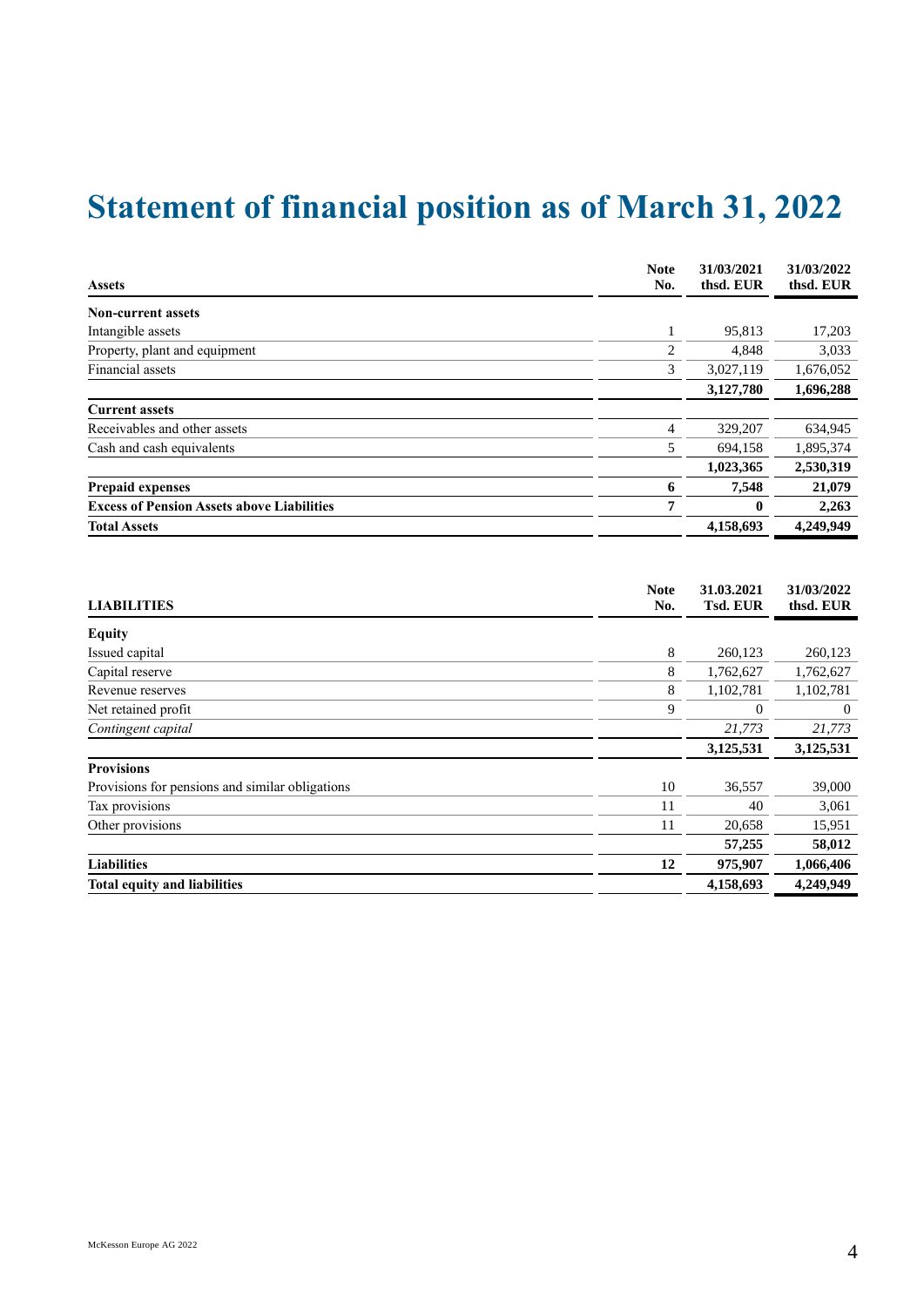# **Income statement for the 2022 fiscal year, from 01/04/2021 to 31/03/2022**

|                                                                     | <b>Note</b><br>No. | 01/04/2020<br>until<br>31/03/2021<br>thsd. EUR | 01/04/2021<br>until<br>31/03/2022<br>thsd. EUR |
|---------------------------------------------------------------------|--------------------|------------------------------------------------|------------------------------------------------|
| Sales                                                               | 16                 | 93,056                                         | 93,358                                         |
| Own work capitalized                                                | 17                 | 3,012                                          | 896                                            |
| Other income                                                        | 18                 | 139,680                                        | 126,763                                        |
| Service related expenses                                            | 19                 | $-53,306$                                      | $-73,691$                                      |
| Personnel expenses                                                  | 20                 | $-43,605$                                      | $-32,213$                                      |
| Amortization of intangible assets and property, plant and equipment | 21                 | $-10,517$                                      | $-87,769$                                      |
| Other expenses                                                      | 22                 | $-79,029$                                      | $-46,265$                                      |
| Investment result                                                   | 23                 | $-139,666$                                     | $-300,125$                                     |
| Interest result                                                     | 24                 | 44,139                                         | $-10,448$                                      |
| Income taxes                                                        | 25                 | $-6,915$                                       | $-1,579$                                       |
| Earnings after income tax                                           |                    | $-53,151$                                      | $-331,073$                                     |
| Gain of loss transfer                                               |                    | 53,151                                         | 331,073                                        |
| Net profit for the year                                             |                    | $\bf{0}$                                       | $\bf{0}$                                       |
| Retained earnings from the previous year                            |                    | $\bf{0}$                                       | $\bf{0}$                                       |
| <b>Allocation to other revenue reserves</b>                         |                    | $\bf{0}$                                       | $\bf{0}$                                       |
| Net retained profit                                                 |                    | $\bf{0}$                                       | $\bf{0}$                                       |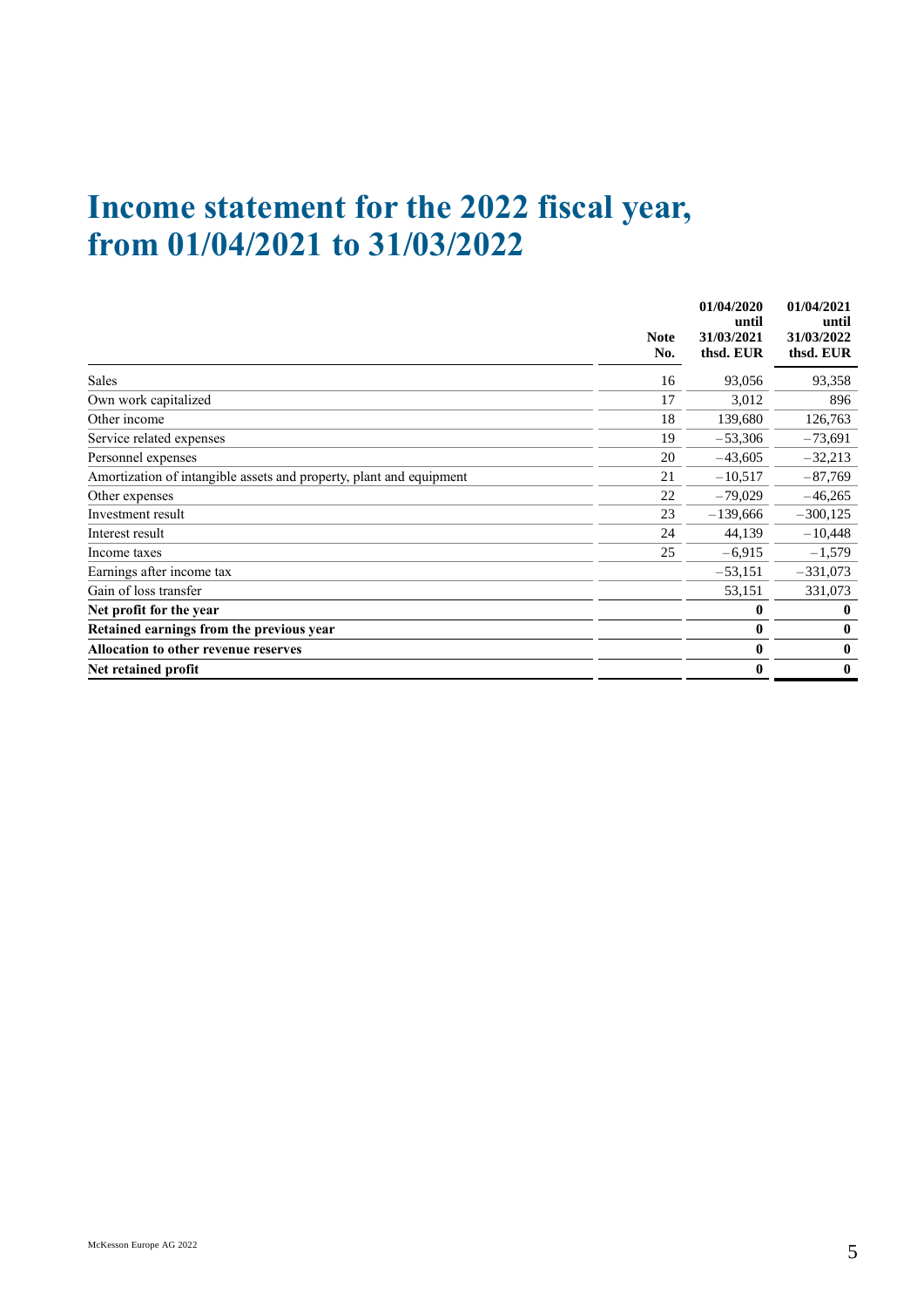# **Annex**

# **General disclosures**

The annual financial statements of McKesson Europe AG, Stuttgart, as of March 31, 2022, were compiled in euros (EUR) in accordance with Sections 242 et seqq. and Sections 264 et seqq. of the Handelsgesetzbuch (HGB, German Commercial Code) and the relevant provisions of the Aktiengesetz (AktG, German Stock Corporation Act). The requirements for major corporations apply. The income statement is prepared using the nature of expense method.

The stock corporation is headquartered in Stuttgart, Germany. The address is McKesson Europe AG, Stockholmer Platz 1, D-70173 Stuttgart, local court of Stuttgart, HRB 9517.

The annual financial statements of McKesson Europe AG reflect the activities of a management holding company. Therefore, sales mainly include the services provided to subsidiaries. Income from investments and profit and loss transfer agreements are additional sources of the company's earnings. Furthermore, group financing represents a focus of operations.

Individual items from the balance sheet as well as the income statement are summarized in accordance with Section 265 Paragraph 7 No. 2 HGB and separately listed and explained in these notes. The information on allocation to other items and "thereof" notes are also provided.

As part of the domination and profit and loss transfer agreement, the net profit of McKesson Europe AG is transferred to McKesson Europe Holdings GmbH & Co. KGaA, Stuttgart. The annual financial statements and the management report of McKesson Europe AG for the fiscal year 2022 are published in the Federal Gazette. The management report of McKesson Europe AG is combined with the group management report, as McKesson Europe AG is the management holding company of the group and its risks and opportunities are corresponding to those of its subsidiaries.

# **Principles of accounting and evaluation**

The methods of accounting and valuation of the assets and liabilities are stated in the notes relating to the individual items in the statement of financial position. The applied methods of accounting and valuation are unchanged compared to the previous year. In the event of a deviation, this has been explained under the corresponding financial position.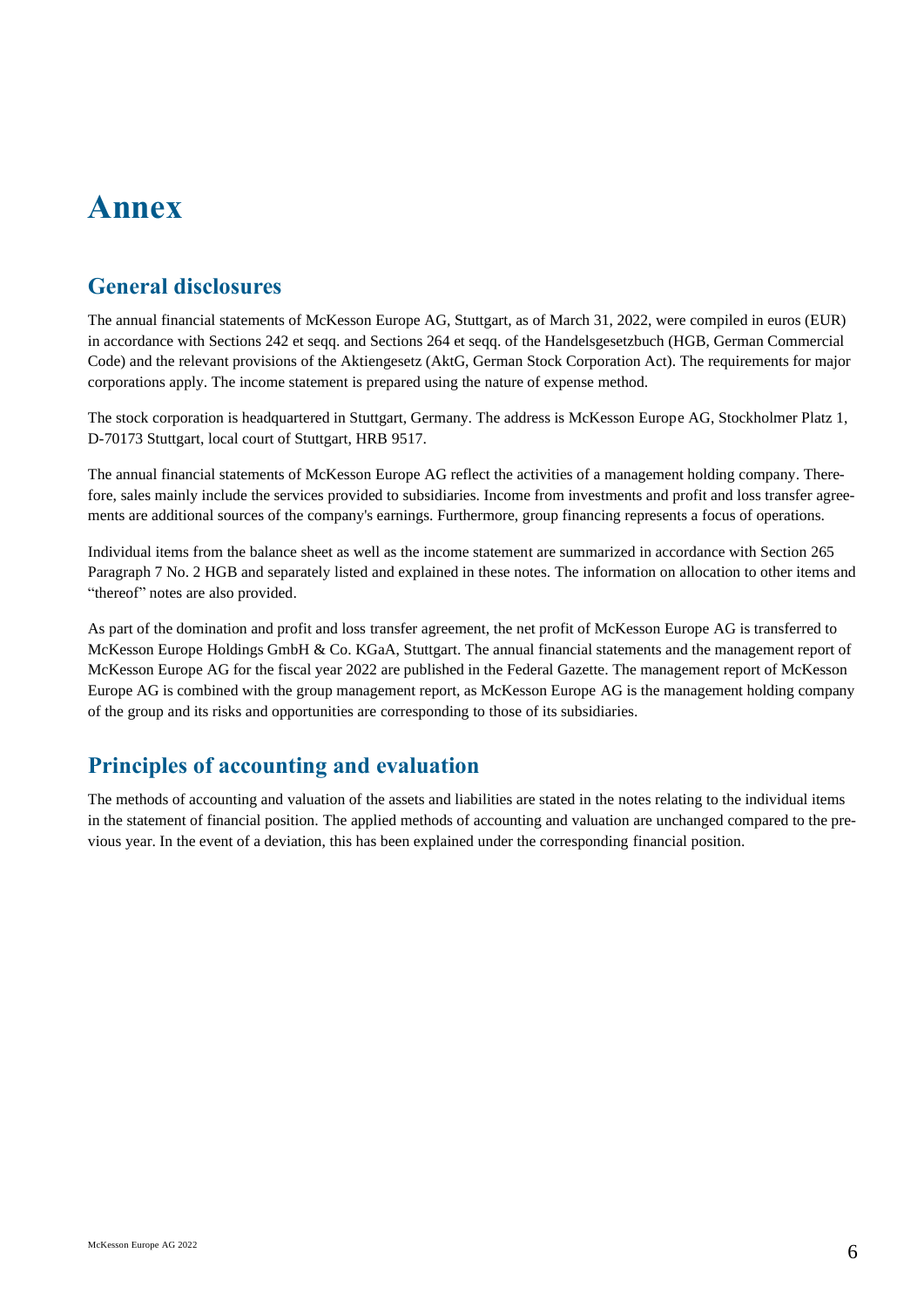# **Information on the statement of financial position**

# **Development in non-current assets in 2022**

|                  |                  |                                       |                                      | <b>Financial</b>                              |                     |
|------------------|------------------|---------------------------------------|--------------------------------------|-----------------------------------------------|---------------------|
|                  |                  |                                       |                                      | assets                                        | <b>Total</b>        |
| Internally-      | <b>Purchased</b> |                                       | <b>Other</b>                         |                                               |                     |
| developed        | conces-          |                                       | equipment                            |                                               |                     |
| capitalized      | sions and        | <b>Buildings</b>                      | , furniture                          |                                               |                     |
| intangible       | industrial       |                                       | and                                  |                                               |                     |
| assets           | rights           |                                       | fixtures                             |                                               |                     |
|                  |                  |                                       |                                      | thsd. EUR                                     | thsd. EUR           |
| 144,196          | 105,509          | 1,510                                 | 13,244                               | 4, 163, 798                                   | 4,428,257           |
| 7,816            | $\boldsymbol{0}$ | $\theta$                              | 57                                   | $\overline{0}$                                | 7,873               |
|                  |                  | $-201$                                |                                      |                                               | $-1,991,329$        |
| $\boldsymbol{0}$ | $\boldsymbol{0}$ | $\mathbf{0}$                          | $\theta$                             | $\overline{0}$                                | $\overline{0}$      |
|                  |                  |                                       |                                      |                                               |                     |
| 152,012          | 105,509          | 1,309                                 | 12,545                               | 2,173,426                                     | 2,444,801           |
|                  |                  |                                       |                                      |                                               |                     |
| 59,225           | 94,667           | 654                                   | 9,252                                | 1,136,679                                     | 1,300,477           |
| 78,181           | 8,245            | 49                                    | 1,294                                | 79,907                                        | 167,676             |
| $\boldsymbol{0}$ | $\overline{0}$   | $\theta$                              | $\overline{0}$                       | $-134,564$                                    | $-134,564$          |
| $\overline{0}$   | $\mathbf{0}$     | $\theta$                              | $-428$                               | $-584,648$                                    | $-585,076$          |
|                  |                  |                                       |                                      |                                               |                     |
| 137,406          | 102,912          | 703                                   | 10,118                               | 497,374                                       | 748,513             |
| 14,606           | 2,597            | 606                                   | 2,427                                | 1,676,052                                     | 1,696,288           |
| 84,971           | 10,842           | 856                                   | 3,992                                | 3,027,119                                     | 3,127,780           |
|                  | thsd. EUR        | <b>Intangible assets</b><br>thsd. EUR | on third-<br>party land<br>thsd. EUR | Property, plant and<br>equipment<br>thsd. EUR | $-756$ $-1,990,372$ |

Intangible assets include software and trademarks. Tenant fixtures, other equipment and furniture and fixtures are recorded under property, plant and equipment. The development of the financial assets is explained under (3) Financial assets.

#### **(1) Intangible assets**

Intangible assets acquired are accounted for at acquisition cost. They are amortized on a straight-line basis over three to five years.

In addition, internally developed intangible assets were capitalized during the fiscal year, exercising the option provided in Section 248 Paragraph 2 HGB. This capitalization was valued at development cost in accordance with Section 253 Paragraph 1 Sentence 1 and Section 255 Paragraph 2a HGB. The internally developed intangible assets are development costs for the global ERP software. Costs include the directly attributable individual costs as well as appropriate percentages of overhead and social security costs. Administration costs are not capitalized. Financing costs of EUR 525 thsd (previous year EUR 1,133 thsd) were capitalized. Development costs amounted to EUR 7,816 thsd. in the fiscal year 2022, these are entirely attributable to the global ERP Software.

Due to the signing of the purchase agreement with the PHOENIX group (please refer to Financial Assets for additional information), it was decided to discontinue and not complete the implementation of the global ERP software SAP S/4HANA. On this internally generated intangible asset an impairment loss was recognized at the reporting date in the amount of EUR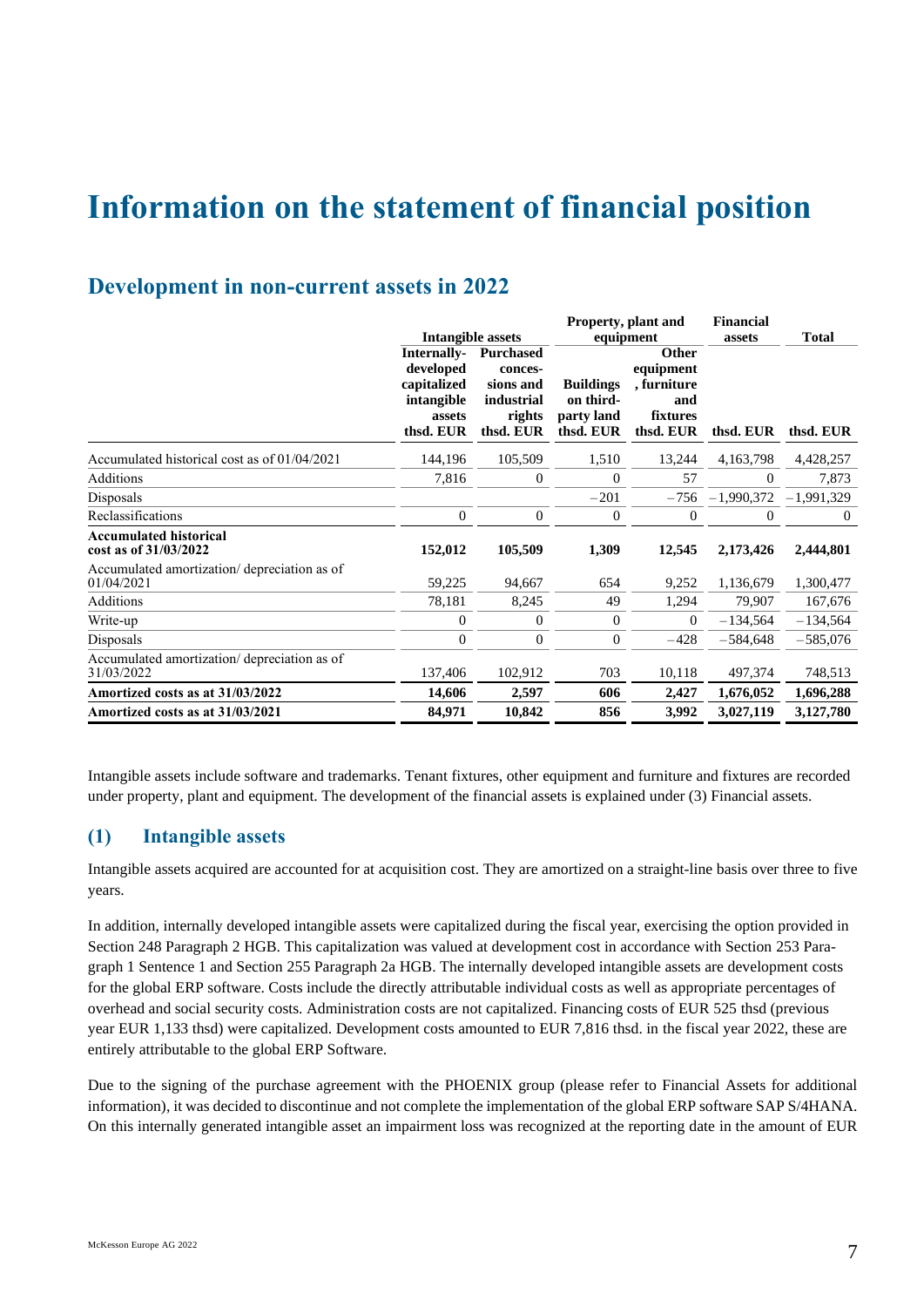72,620 thsd. to its lower fair value of EUR 1. Furthermore, an impairment loss of EUR 7,497 thsd. was recognized on purchased software licenses to the lower fair value of EUR 1. The impairment loss and the contract exit costs were reimbursed by McKesson Corporation in the amount of EUR 87,030 thsd.

#### **(2) Property, plant and equipment**

Additions to property, plant and equipment are capitalized at acquisition cost. Scheduled depreciation for furniture and fixtures occurs on a straight-line basis over 3 to 10 years. Tenant fixtures are depreciated over the performance period of the rental agreements. Additions result from office equipment, furniture, and fixtures as well as tenant fixtures. Low-value assets up to a net individual value of EUR 250 have been fully depreciated in the year of acquisition or recorded as expenses; their immediate consumption has been assumed. For assets with a net individual value of between EUR 250 and EUR 1,000, the total value of these assets is recognized on an annual basis for tax purposes are capitalized on the balance sheet. The total amount of these individual assets is of minor significance. In accordance with tax requirements a lump-sum depreciation of 20% per year of the initial value is recognized in the year of capitalization and the subsequent four years. Depreciation on additions to property, plant and equipment is applied on a pro rata basis.

#### **(3) Financial assets**

|                                                         | <b>Shares</b> in<br>affiliates<br>thsd. EUR | <b>Loans</b> to<br>affiliates<br>thsd. EUR | <b>Shares</b> in<br>associates<br>thsd. EUR | <b>Total</b><br>thsd. EUR |
|---------------------------------------------------------|---------------------------------------------|--------------------------------------------|---------------------------------------------|---------------------------|
| <b>Accumulated historical</b><br>cost as of 01/04/2021  | 3,963,929                                   | 66,853                                     | 133,016                                     | 4,163,798                 |
| <b>Additions</b>                                        | $\theta$                                    | $\theta$                                   | 0                                           | $\theta$                  |
| Disposals                                               | $-1,990,372$                                | $\Omega$                                   | $\overline{0}$                              | $-1,990,372$              |
| Reclassifications                                       | 0                                           | $\theta$                                   | $\Omega$                                    | $\theta$                  |
| <b>Accumulated historical</b><br>cost as of 31/03/2022  | 1,973,557                                   | 66,853                                     | 133,016                                     | 2,173,426                 |
| Accumulated amortization/depreciation as of 01/04/2021  | 1,136,679                                   | 0                                          | $\mathbf{0}$                                | 1,136,679                 |
| <b>Additions</b>                                        | 79,907                                      | $\theta$                                   | $\overline{0}$                              | 79,907                    |
| Write-up                                                | $-134,564$                                  | $\theta$                                   | $\overline{0}$                              | $-134,564$                |
| Disposals                                               | $-584,648$                                  | $\theta$                                   | $\Omega$                                    | $-584,648$                |
| Accumulated amortization/ depreciation as of 31/03/2022 | 497,374                                     | $\mathbf{0}$                               | 0                                           | 497,374                   |
| Amortized costs as at 31/03/2022                        | 1,476,183                                   | 66,853                                     | 133,016                                     | 1,676,052                 |
| Amortized costs as at 31/03/2021                        | 2,827,250                                   | 66,853                                     | 133,016                                     | 3,027,119                 |

Financial assets are recognized at the lower of acquisition cost or fair value. The depreciation option for temporary impairment is generally not exercised. Interest-bearing loans are in principle recognized at their nominal value.

The decrease in non-current assets was mainly driven by financial assets.

In July 2021, McKesson Corporation announced its intention to exit its businesses in Europe. On July 7, 2021, McKesson Corporation announced that it had entered into an agreement to sell its European businesses in France, Italy, Ireland, Portugal, Belgium, and Slovenia to the PHOENIX group. This transaction also includes McKesson Europe AG headquarters in Stuttgart, Recucare GmbH, its German wound-care business, its shared services center in Lithuania, and its 45% ownership stake in Brocacef, the McKesson Europe AG's joint venture in the Netherlands. The transaction is expected to close in the second half of fiscal 2023, subject to customary closing conditions, including receipt of required regulatory approvals.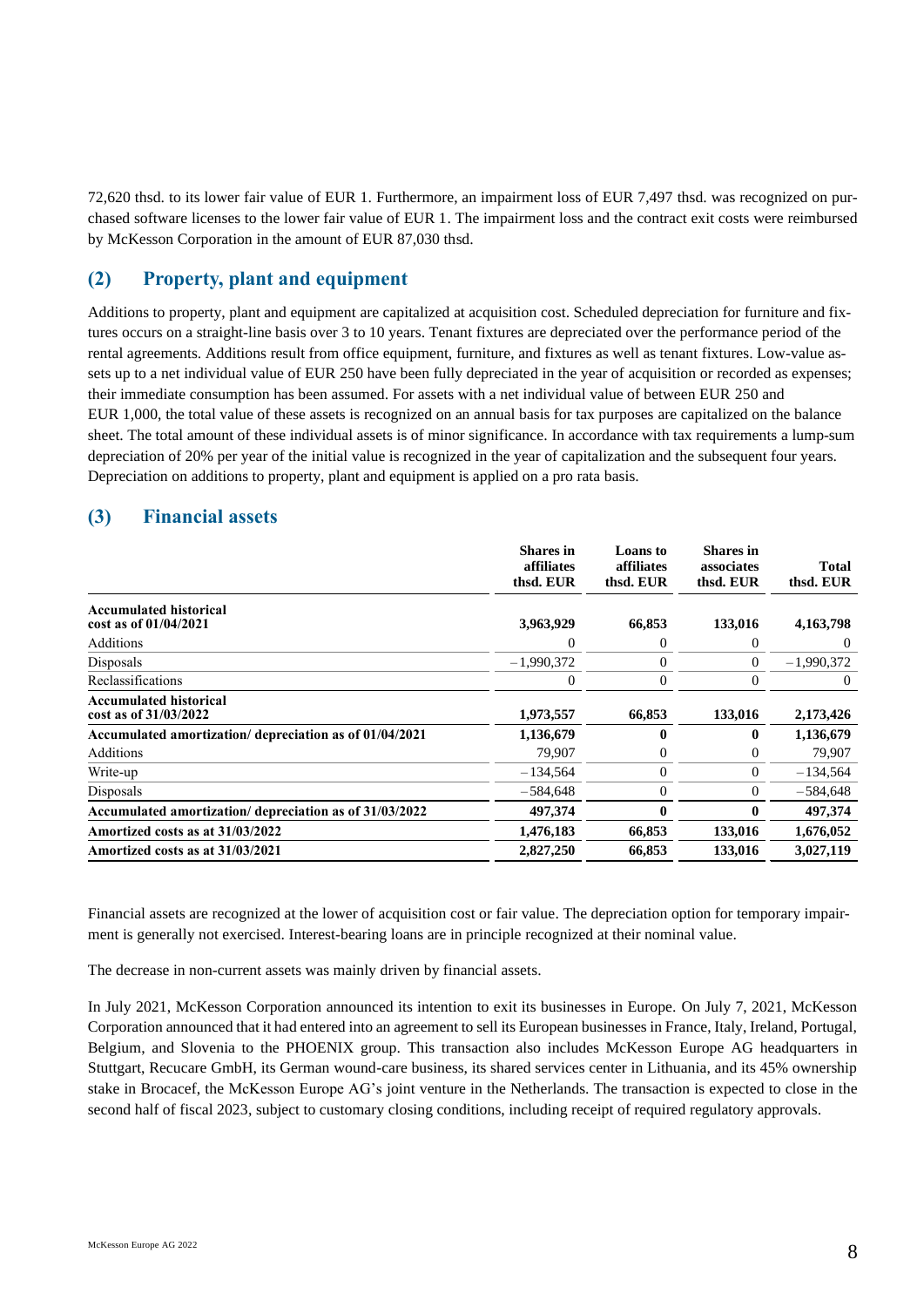The subsidiary of McKesson Europe AG, Admenta Denmark ApS is not included in the scope of the PHOENIX agreement and will be sold to a third party or to another McKesson company prior to finalization of the transaction with the PHOE-NIX group. McKesson Europe AG divested the following business units in the financial year 2022:

On January 31, 2022, McKesson Europe AG sold its remaining 30% ownership interest in Alliance Healthcare Deutschland GmbH to Alliance Healthcare Deutschland Holdings 1 GmbH, Frankfurt am Main. The carrying amount of the investment at the time of the disposal was EUR 1.

On March 23, 2022, McKesson Europe AG sold to McKesson Global Procurement & Sourcing Limited (MGPSL) its subsidiary, Admenta UK Limited. The transaction included the sale of McKesson UK businesses, LloydsPharmacy, LloydsDirect (previously Echo by LloydsPharmacy), AAH Pharmaceuticals, LloydsPharmacy Clinical Homecare, LloydsPharmacy Online Doctor, MASTA and John Bell & Croyden. The shares in affiliated companies were derecognized with a carrying amount of EUR 1,405,695 thsd. The loss on disposal of Admenta UK Limited amounted to EUR 1,247,115 thsd. and was offset by a compensation payment from the McKesson Corporation due under a guarantee in the amount of EUR 710,000 thsd. m. The net loss of EUR 537,115 thsd. is recognized in the investment result.

Due to negative earnings expectations and planning assumptions the impairment of the investment in affiliates amounted to EUR 79,907 thsd. For the shares of Lloydspharma S.A., Wavre, Belgium, the impairment was EUR 5,342 thsd. and for the shares of Admenta Deutschland GmbH, Stuttgart, Germany the impairment amounted to EUR 35,258. As a result of the sale process an impairment of EUR 39,307 thsd. was recognized for the shares of Admenta Denmark ApS, Rodovre, Denmark.

Contrary, a write-up in the amount of EUR 134,564 thsd. for the investment in McKesson France Holding was recognized due to positive earnings expectations and planning assumptions.

#### **(4) Receivables and other assets**

|                                                | 31/03/2021<br>thsd. EUR | 31/03/2022<br>thsd. EUR |
|------------------------------------------------|-------------------------|-------------------------|
| Receivables from affiliates                    | 240,751                 | 302,223                 |
| Receivables from shareholders                  | 53,151                  | 331,073                 |
| of which due in more than one year             | (0)                     | (0)                     |
| Receivables from other investors and investees |                         | $\Omega$                |
| of which due in more than one year             | (0)                     | (0)                     |
| Other assets                                   | 35,305                  | 1,649                   |
| of which due in more than one year             | (0)                     | (0)                     |
| <b>Total</b>                                   | 329,207                 | 634.945                 |

Receivables and other assets are recognized at their nominal value. All risk-bearing items have been accounted for by recognizing appropriate specific valuation allowances. Receivables from affiliates mainly relate to short-term loans related to the cash pool agreement.

Receivables from shareholders and simultaneously from affiliated companies include the loss compensation under the domination and profit and loss transfer agreement in the amount of EUR 331,073 thsd.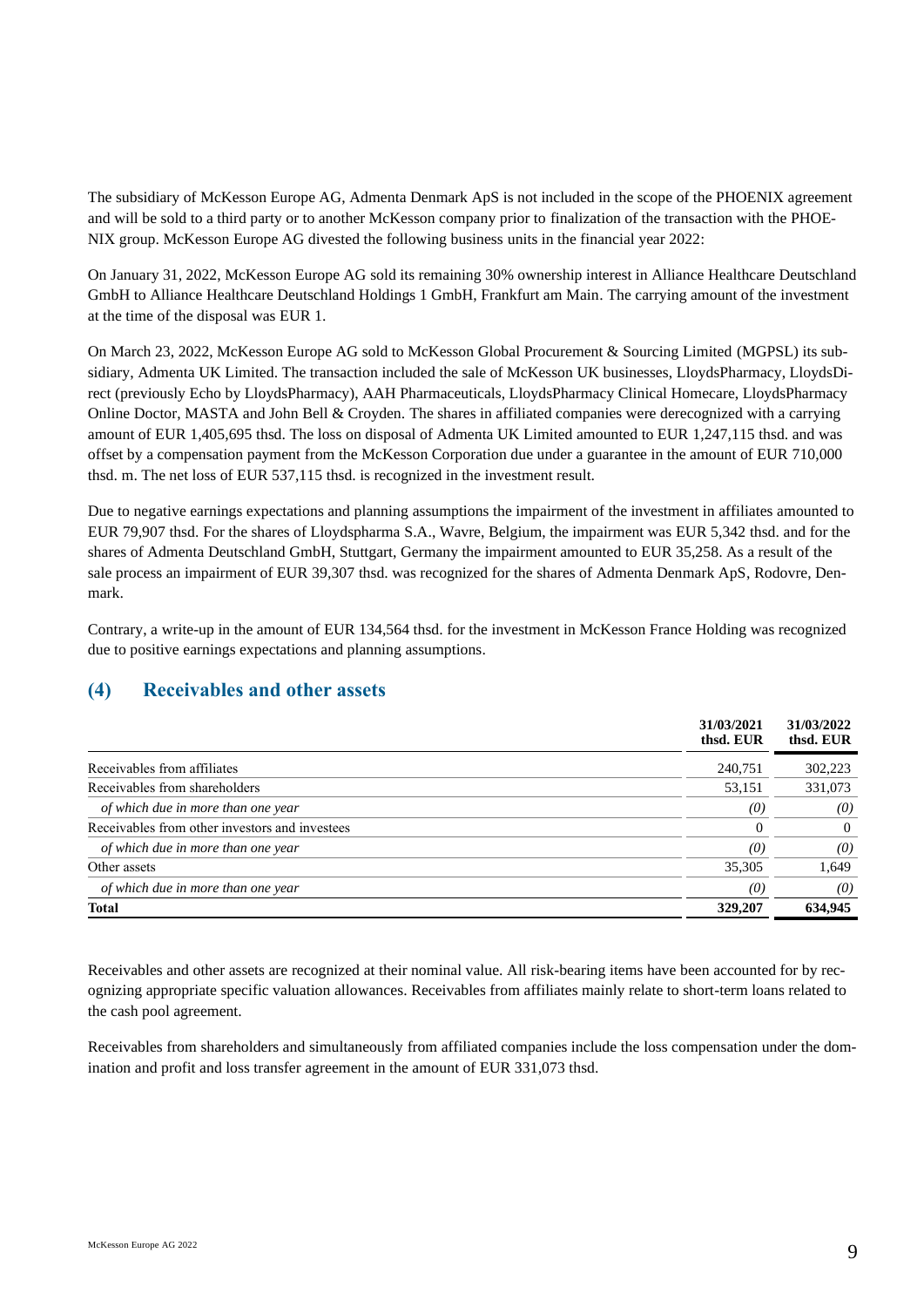In principle receivables in foreign currency have been converted applying the average spot exchange rate on the balance sheet date. In the event of a remaining term of more than one year, the realization principle (Section 252 Paragraph 1 No. 4 Clause 2, HGB) and the cost method (Section 253 Paragraph 1 Sentence 1 HGB) were considered.

The decrease in other assets mainly results from the payment of the receivable due to purchase price adjustments regarding the contribution of GEHE Pharma Handel GmbH in the amount of EUR 35,250 thsd.

#### **(5) Cash and cash equivalents**

|               | 31/03/2021<br>thsd. EUR | 31/03/2022<br>thsd. EUR |
|---------------|-------------------------|-------------------------|
| Cash on hand  |                         | 0                       |
| Cash at banks | 694.158                 | 1,895,374               |
| <b>Total</b>  | 694,158                 | 1,895,374               |

The change in cash and cash equivalents results from increased cash pool positions of the Group companies of EUR 432,213 thsd., from a compensation payment of McKesson Corporation for the loss on disposal of Admenta UK Limited in the amount of EUR 710,000 thsd. and from payments received under profit and loss transfer agreements of EUR 74,935 thsd. regarding the prior year.

#### **(6) Prepaid expenses**

Prepaid expenses primarily relate to prepaid expenses for IT services. The increase in prepaid expenses is mainly due to the ORACLE licenses which were paid in April 2021. The remaining term of these licenses is two years.

#### **(7) Excess of pension assets above liabilities**

The assets pursuant to Section 246 Paragraph 2 Sentence 2 HGB, which are not accessible to all other creditors and which are used exclusively to fulfill the liabilities from pension benefit obligations or comparable long-term obligations exceeded the settlement amount of the offset liabilities by EUR 2,263 thsd. The excess amount is recognized as excess of pension assets above liabilities.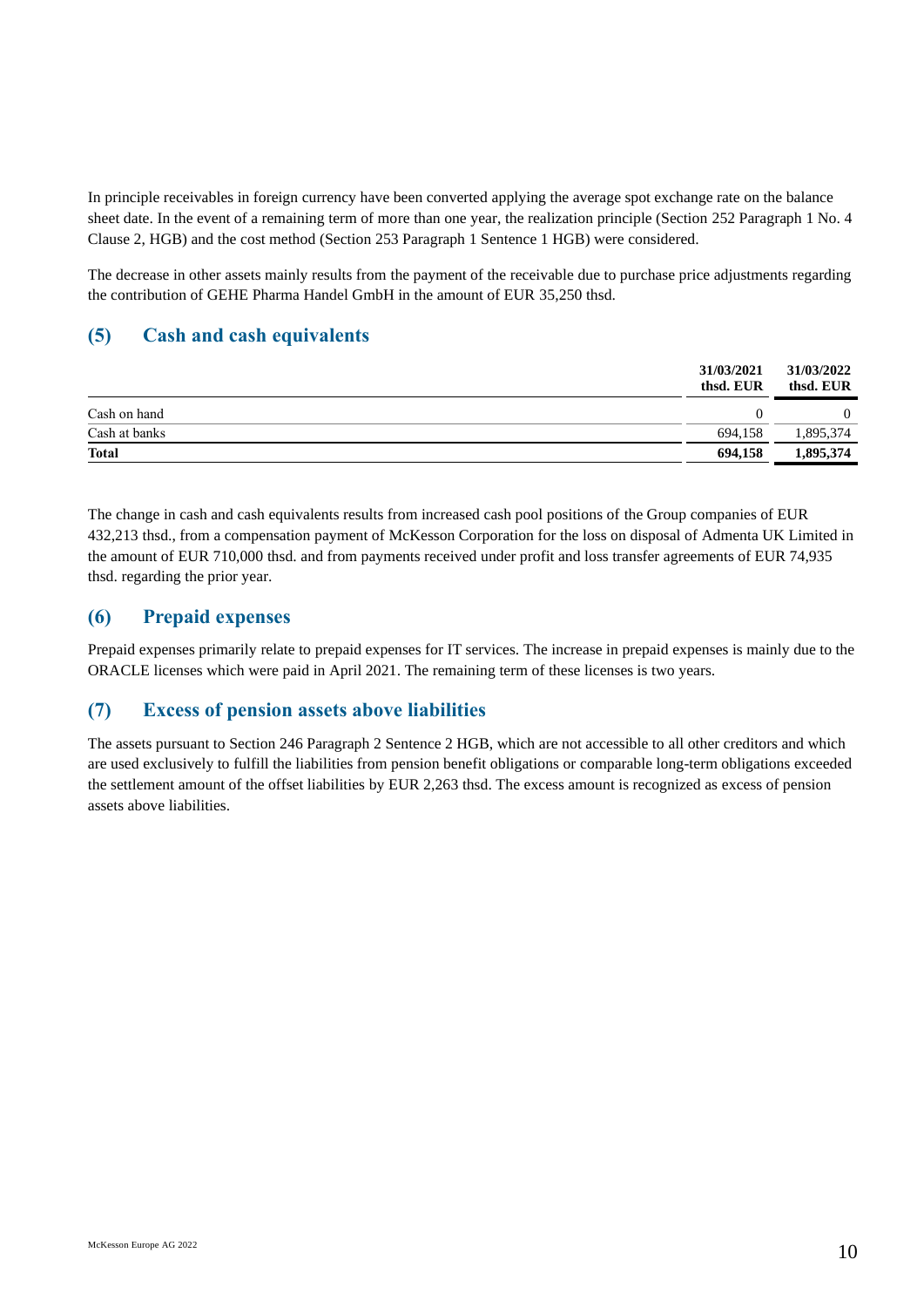#### **(8) Subscribed capital and reserves**

The subscribed capital of McKesson Europe AG is subdivided into 203,220,932 (previous year 203,220,932) no-par-value registered shares, which are fully paid up with a nominal value of EUR 1.28.

There is authorized capital of EUR 130,061 thsd. that has been authorized until 1 August 2024 (authorized capital 2019).

Capital and revenue reserves are unchanged since the start of the domination and profit and loss transfer agreement on 01 January 2015.

Revenue reserves in the amount of EUR 1,102,781 thsd. exclusively concern other revenue reserves. Overall, there is a profit distribution block of EUR 8,933 thsd., which relates to the excess of pension assets above liabilities in the amount of EUR 165 thsd. according to § 268 Paragrapgh 6 HGB and the interest rates adjustment of the provisions for pensions in the amount of EUR 8,768 according to § 253 Paragraph 6 Sentence 1 HGB.

#### **(9) Net retained profit**

Based on the domination and profit and loss transfer agreement of 22 May 2014, the net loss is transferred to McKesson Europe Holdings GmbH & Co. KGaA. Therefore, the net retained profit for McKesson Europe AG is EUR 0 thsd. (previous year EUR 0 thsd.).

Based on the domination and profit and loss transfer agreement, McKesson Europe Holdings GmbH & Co. KGaA guarantees to pay external shareholders of McKesson Europe AG a compensatory payment of EUR 0.83 per no-par-value share. The external shareholders of McKesson Europe AG therefore received the compensatory payment of EUR 0.83 per no-parvalue share for the 2021 fiscal year.

The compensatory payment of EUR 0.83 per no-par-value share for the 2022 fiscal year from 01 April 2021 to 31 March 2022 will be also payable by McKesson Europe Holdings GmbH & Co. KGaA, due on the first banking day after the Annual General Meeting however latest 8 months after the end of the fiscal year.

#### **(10) Provisions for pensions and similar obligations**

The provisions for pensions were determined using the projected unit credit method, under the application of the 2018 G mortality tables issued by Heubeck-Richttafeln-GmbH, Köln. The option pursuant to Section 253 Paragraph 2 Sentence 2 HGB on the discounting method has been exercised and an average market interest rate over the past 10 years of 1.81% has been applied, assuming a remaining term of 15 years. Forecast salary increases of 3.00% and forecast pension increases of 1.75% for employees as well as a contribution increase of 3.00% for Management Board members have been considered. Employee turnover has been taken into consideration through turnover assumptions according to age, length of service and gender. It includes the probability of mortality, as well as the likelihood of becoming disabled and or married, which are used for the valuation of company pension schemes in Germany. Both the mortality and the morbidity rate fell over the past few years. A decline in the mortality rate, i.e., an increase in life expectancy leads to an increase in the cost of company pension schemes (bAV).

As of the reporting date 31 March 2022, the difference to the 7-year average market rate, pursuant to Section 253 Paragraph 6 HGB was EUR 8,768 thsd. (previous year: EUR 7,805 thsd.). This amount is subject to a profit distribution block in accordance with Section 253 Paragraph 6 Sentence 1 HGB.

Pursuant to Section 246 Paragraph 2 Sentence 2 HGB, assets of EUR 28,404 thsd, which are not accessible to all other creditors and which are used exclusively to fulfill the liabilities from pension benefit obligations or comparable long-term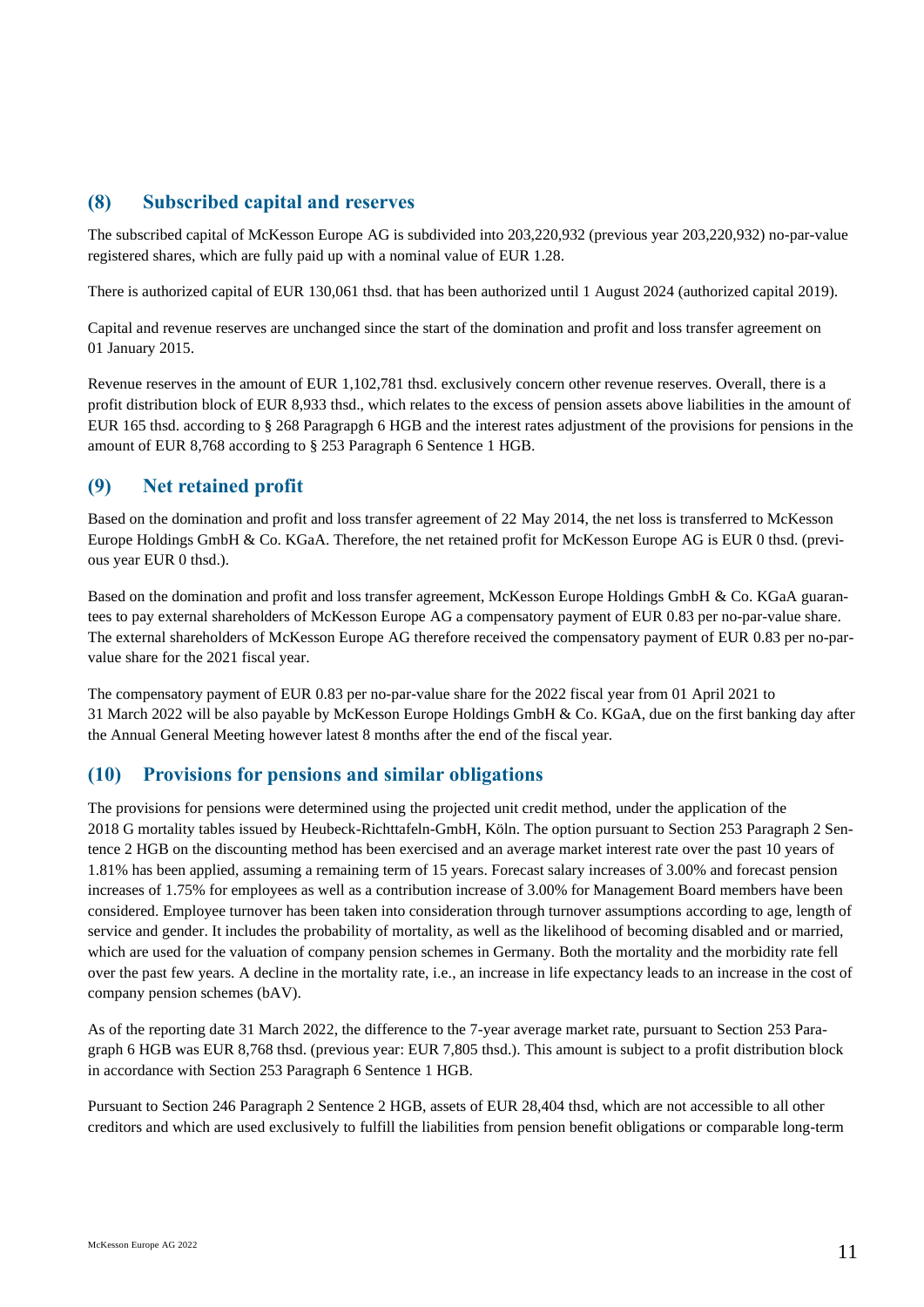obligations, were offset against these obligations. Acquisition costs for the offset assets are EUR 28,239 thsd., the fair value of the assets based on the redemption price of the investment fund units amounts to EUR 28,404 thsd., the settlement amount of the offset liabilities is EUR 26,142 thsd. The assets pursuant to Section 246 Paragraph 2 Sentence 2 HGB exceeded the settlement amount of the offset liabilities by EUR 2,263 thsd. The excess amount is recognized as excess of pension assets above liabilities.

Interest expenses of EUR 666 thsd. result from the plan assets and interest expenses of EUR 1,721 thsd. result from the liabilities from pension obligations.

The jubilee provisions have been calculated by the projected unit credit method, using the 2018 G mortality tables issued by Heubeck-Richttafeln-GmbH, Köln.

The salary increase is 3.00%, the interest rate 1.35% and the expected pension increase 1.75% p.a.

### **(11) Tax and other provisions**

|                  | 31/03/2021<br>thsd. EUR | 31/03/2022<br>thsd. EUR |
|------------------|-------------------------|-------------------------|
| Tax provisions   | 40                      | 3.061                   |
| Other provisions | 20.658                  | 15,951                  |
| <b>Total</b>     | 20,698                  | 19.012                  |

From 01 January 2015, McKesson Europe AG has been included in the McKesson Europe Holdings GmbH & Co. KGaA tax group of companies (income tax group) as a subsidiary company. All tax consequences, whether for current or deferred taxes, are recognized on the level of the parent company. This does not relate to the periods up to 31 December 2014, which pre-date this group organization. There is no tax burden distribution agreement. Tax provisions include a provision for obligations arising from tax audits relating to periods prior to the income tax group.

Other provisions consider all uncertain liabilities and imminent losses from pending transactions which are recognized based on a reasonable commercial assessment of the required settlement amount (i.e., in principle including future increases in costs and prices). Provisions with a remaining term of more than twelve months are discounted. The option to discount provisions with a remaining term less than one year has not been applied.

Other provisions primarily include provisions for outstanding invoices amounting to EUR 5,361 thsd., provisions for personnel expenses amounting to EUR 6,511 thsd., anniversary provisions amounting to EUR 1,286 thsd. and provisions for severance packages and restructuring amounting to EUR 335 thsd. The decrease in other provisions is mainly due to the utilization of restructuring provisions in an amount of EUR 3,332 thsd.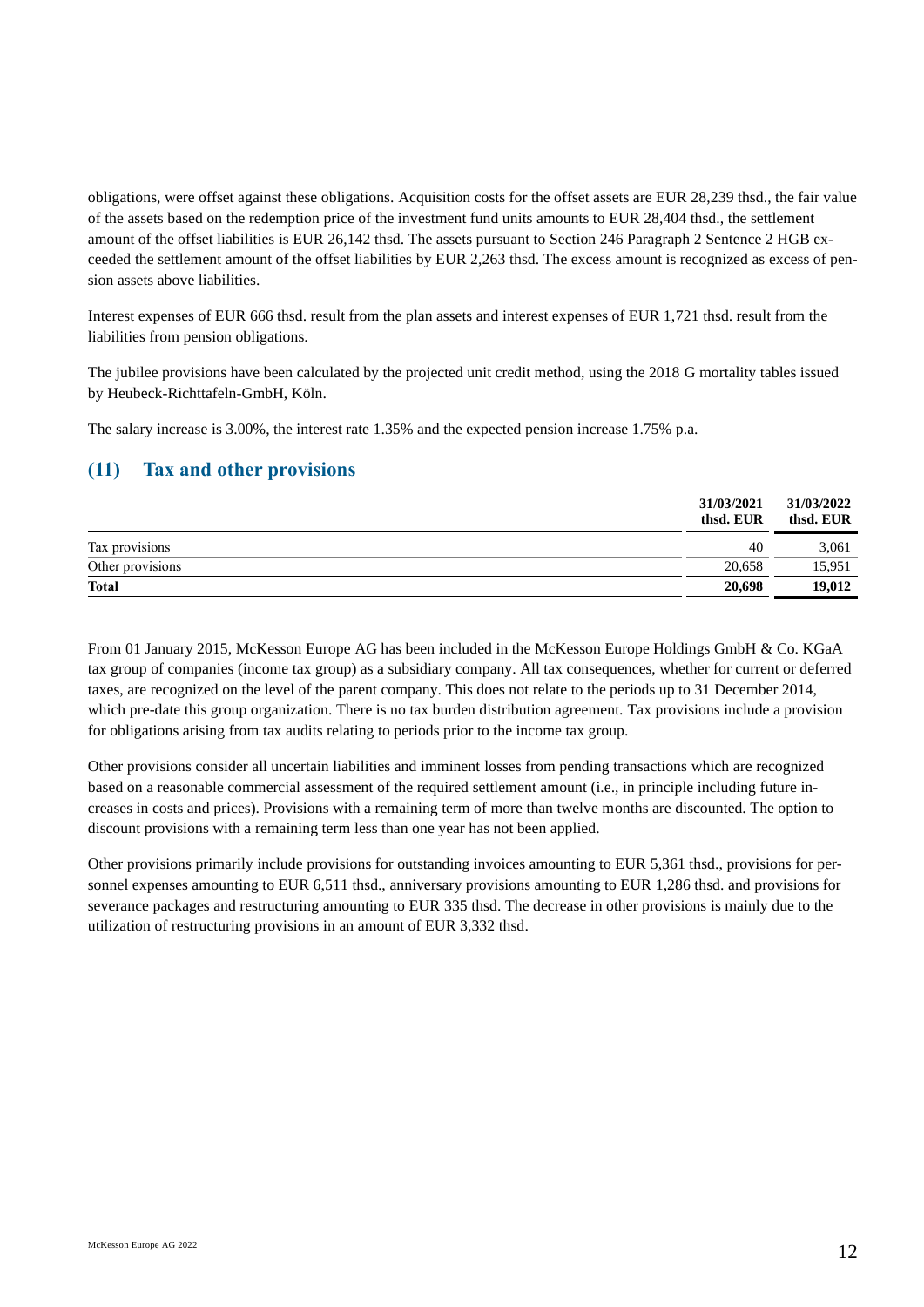### **(12) Liabilities**

|                                                 |                               | 31/03/2021 Due in            |                                           |                                 |                               | 31/03/2022 Due in            |                                           |                                 |  |
|-------------------------------------------------|-------------------------------|------------------------------|-------------------------------------------|---------------------------------|-------------------------------|------------------------------|-------------------------------------------|---------------------------------|--|
| <b>Liabilities</b>                              | up to<br>1 year,<br>thsd. EUR | more than<br>1 year<br>EUR k | of which<br>more than<br>5 years<br>EUR k | Carrving<br>amount<br>thsd. EUR | up to<br>1 year,<br>thsd. EUR | more than<br>1 year<br>EUR k | of which<br>more than<br>5 years<br>EUR k | Carrying<br>amount<br>thsd. EUR |  |
| <b>Bonds</b>                                    | $\Omega$                      | $\mathbf{0}$                 | $\Omega$                                  | $\Omega$                        | $\theta$                      | $\overline{0}$               | $\theta$                                  | $\overline{0}$                  |  |
| Liabilities to banks                            | 1.902                         | $\mathbf{0}$                 | $\Omega$                                  | 1,902                           | $\Omega$                      | $\Omega$                     | $\Omega$                                  | $\overline{0}$                  |  |
| Liabilities to shareholders                     | $\Omega$                      | $\mathbf{0}$                 | $\Omega$                                  | $\Omega$                        | $\Omega$                      | $\Omega$                     | $\Omega$                                  | $\Omega$                        |  |
| Trade payables                                  | 8,767                         | $\overline{0}$               | $\overline{0}$                            | 8,767                           | 5,198                         | $\mathbf{0}$                 | $\overline{0}$                            | 5,198                           |  |
| Liabilities to affiliates                       | 441.244                       | 522,159                      | $\mathbf{0}$                              | 963.403                         | 1.059.550                     | $\overline{0}$               | $\theta$                                  | 1,059,550                       |  |
| Liabilities to other investors<br>and investees | $\Omega$                      | $\mathbf{0}$                 | $\Omega$                                  | $\Omega$                        | $\Omega$                      | $\Omega$                     | $\Omega$                                  | $\Omega$                        |  |
| Other liabilities                               | 944                           | 891                          | $\overline{0}$                            | 1,835                           | 946                           | 712                          | $\overline{0}$                            | 1,658                           |  |
| of which taxes                                  | 648                           | (0)                          | (0)                                       | 648                             | 553                           | 0                            | (0)                                       | 553                             |  |
| of which for social security                    | (0)                           | (0)                          | (0)                                       | (0)                             | (0)                           | (0)                          | (0)                                       | (0)                             |  |
| Total                                           | 452,857                       | 523,050                      | 0                                         | 975,907                         | 1.065.694                     | 712                          | $\mathbf{0}$                              | 1.066.406                       |  |

The liabilities to affiliates include liabilities from the cash pool amounting to EUR 735,178 thsd. (previous year: EUR 344,731 thsd.), short-term loan liabilities amounting to EUR 80,444 thsd. (previous year: EUR 80,758 thsd.), trade payables of EUR 7,238 thsd. (previous year: EUR 4,429 thsd) and a recourse obligation in the amount of EUR 236,689 thsd. (previous year: EUR 0.), due to the sale of Admenta UK Limited. The long-term loan liabilities (Mio. EUR 522,2) to McKesson Finance II Ltd were offset against the receivables from the sale of Admenta UK Limited and the remaining amount was repaid.

Liabilities are recognized at the settlement amount. Liabilities in foreign currency have been converted using the average spot exchange rate on the balance sheet date. For liabilities with a remaining term of more than one year, the realization principle (Section 252 Paragraph 1 No. 4 Clause 2, HGB) and the cost method (Section 253 Paragraph 1 Sentence 1 HGB) have been considered.

#### **(13) Contingent liabilities**

| <b>Contingent liabilities</b>               | 31/03/2021<br>thsd. EUR | 31/03/2022<br>thsd. EUR |
|---------------------------------------------|-------------------------|-------------------------|
| From guarantees, bill and cheque guarantees | 183.868                 | 95,034                  |
| of which to affiliates                      | 158,206                 | 54.106                  |
| <b>Total</b>                                | 183,868                 | 95,034                  |

The warranty obligations against third-parties primarily relate to litigation warranties in Brazil EUR 40,869 thsd. (previous year EUR 25,599 thsd.) for Panpharma Distribuidora de Medicamentos Ltda., Brazil and warranties to affiliates EUR 33,172 thsd. (previous year EUR 33,172 thsd.) in respect of Lloyds Pharmacy Limited, Ireland and EUR 12,588 thsd. (previous year EUR 13,398 thsd.) for Cophana S.A., Belgium. In addition, the guarantee to Admenta UK Limited was omitted (previous year: EUR 94,001 thsd.). Due to legal risks in Brazil a usage of warranty obligations cannot be ruled out but is not considered likely at present. The risk associated with the other warranties for subsidiaries is regarded as low due to the net assets, financial position, and results of operations of those subsidiaries.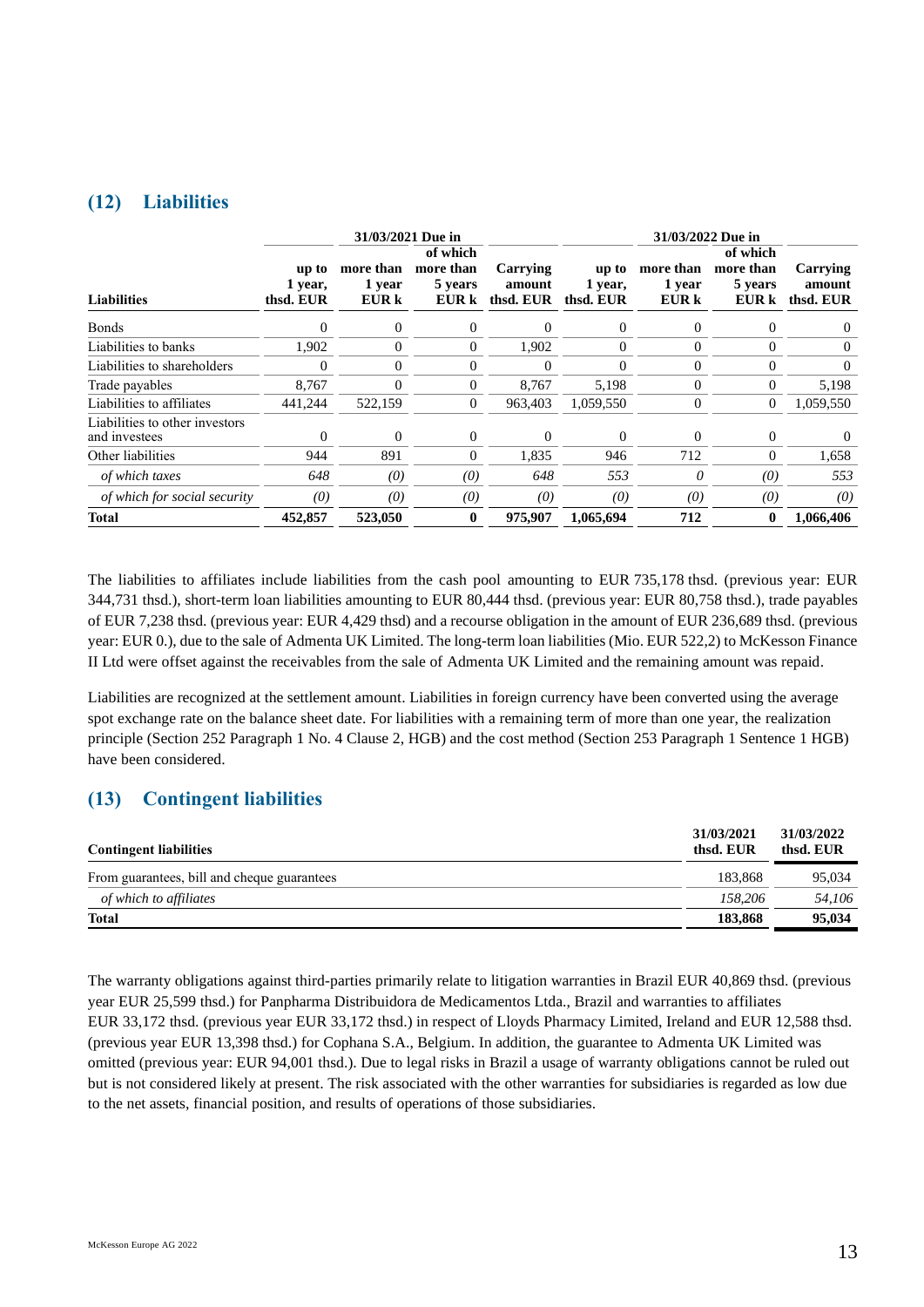### **(14) Other financial obligations and off-balance-sheet transactions**

In addition to contingent liabilities, there are EUR 10,890 thsd. (previous year EUR 41,584 thsd.) in other financial obligations.

Other financial obligations relate to lease obligations, obligations from future leasing expenses for business vehicles of the company, for furniture and fixtures and data and voice telecommunication services in the amount of EUR 10,890 thsd. (previous year EUR 41,332 thsd,) which end within one to six years. For the reporting date there exists no purchase commitment from issued investment orders for lease vehicles (previous year EUR 252 thsd.).

The decrease in other financial obligations mainly results from the payment in April 2021 of the license agreement entered with ORACLE Deutschland B.V. & Co. KG on 31 March 2021 regarding the extension of the existing ORACLE licenses, as well as related technical support.

No further significant financial obligations and off-balance sheet transactions have been identified.

### **(15) Derivative financial instruments and valuation units**

|                                              | <b>Nominal volume</b>   |                         | Market value            |                         | Carrying amount         |                         |
|----------------------------------------------|-------------------------|-------------------------|-------------------------|-------------------------|-------------------------|-------------------------|
| Derivative financial instrument              | 31/03/2021<br>thsd. EUR | 31/03/2022<br>thsd. EUR | 31/03/2021<br>thsd. EUR | 31/03/2022<br>thsd. EUR | 31/03/2021<br>thsd. EUR | 31/03/2022<br>thsd. EUR |
| Currency instruments (positive market value) | 8.352                   |                         | 70                      |                         |                         | $\Omega$                |
| Currency instruments (negative market value) | 24,974                  |                         | $-680$                  |                         |                         | 0                       |
| <b>Total</b>                                 | 33.326                  |                         | $-610$                  |                         |                         |                         |

The fair values of derivative financial instruments are determined by reference to capital market data at the end of the reporting period and by use of suitable valuation methods (e.g., the discounted cash flow method) and other generally accepted option pricing models. Insofar as interest rates are required for their calculation, market interest rates applicable for the remaining term of the derivatives are used. Derivative currency instruments solely comprise forward exchange contracts in the following currencies: pound sterling, US dollar, Swiss franc, Swedish krone, and Norwegian krone. There were no open derivate financial instruments as of reporting date.

Regarding assets, liabilities and forecast transactions, McKesson Europe AG is exposed to risks resulting from changes in exchange rates and interest rates, among other things. Based on a risk assessment, selected hedging instruments are used to limit these risks.

The use of derivatives is subject to uniform group guidelines set by the Management Board, compliance with which is continuously monitored. These include the functional segregation of trading, handling, and posting, and the authorization of just a few qualified employees to enter into derivative financial instruments. We only enter into derivatives for hedging purposes and then only with banks with good credit ratings.

Currency risks refer to possible value adjustments due to fluctuations in exchange rates of items on the balance sheet and any planned future transactions.

Currency risks are hedged primarily using micro-hedges. This involves a direct hedge of the underlying transaction by means of a foreign exchange derivative. Currency derivatives are primarily used to hedge anticipated transactions in foreign currency. This involves selecting the currency derivative (or a combination of several derivatives) which best reflects the likelihood of occurrence and timing of the forecast transaction.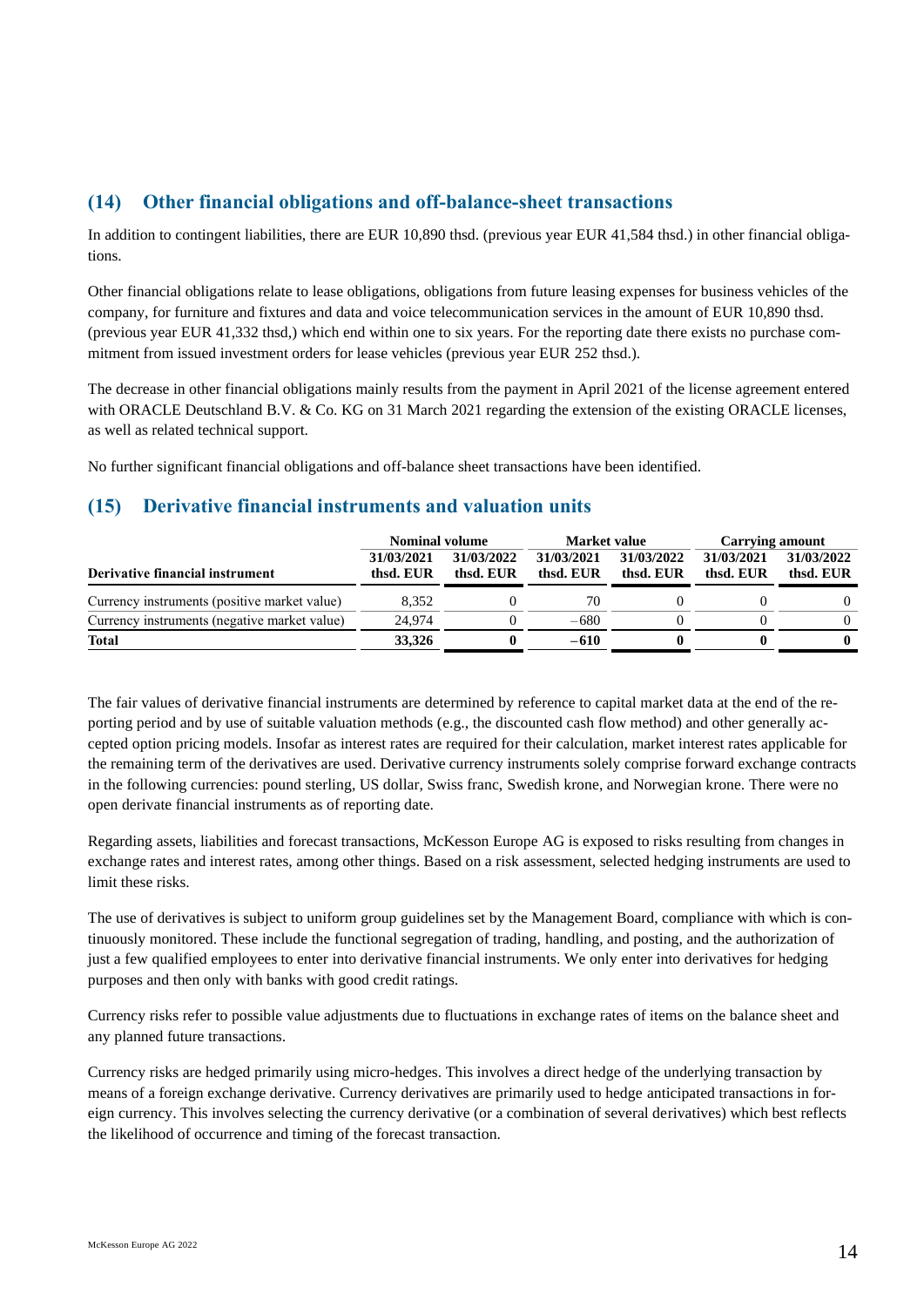Forward exchange contracts were also used in the 2022 fiscal year to hedge foreign exchange transactions. As mentioned, there were no open derivate financial instruments as of reporting date.

If valuation units are recognized pursuant to Section 254 HGB, the following principles of accounting and evaluation apply:

Economic hedge relationships are reflected in the balance sheet through valuation units. If positive and negative value changes or cash flows from underlying transactions and hedging instruments based on the hedged risk for this period are fully balanced, they are essentially offset and recorded neither in the carrying amounts of the underlying transactions or hedging instruments nor in the income statement ("compensatory valuation"). If negative value changes outweigh positive value changes based on the hedged risk (currently ineffective), this difference is transferred into a valuation unit provision as an unrealized loss, recorded as expenses in accordance with the imparity principle.

At the inception of a hedge relationship, the risk management strategy regarding the hedged risk, the planned hedging period, the hedging instrument, the underlying transaction, and the method for testing the hedge effectiveness is formally determined and documented. Due to no existing derivate financial instruments as of reporting date no valuation units were formed.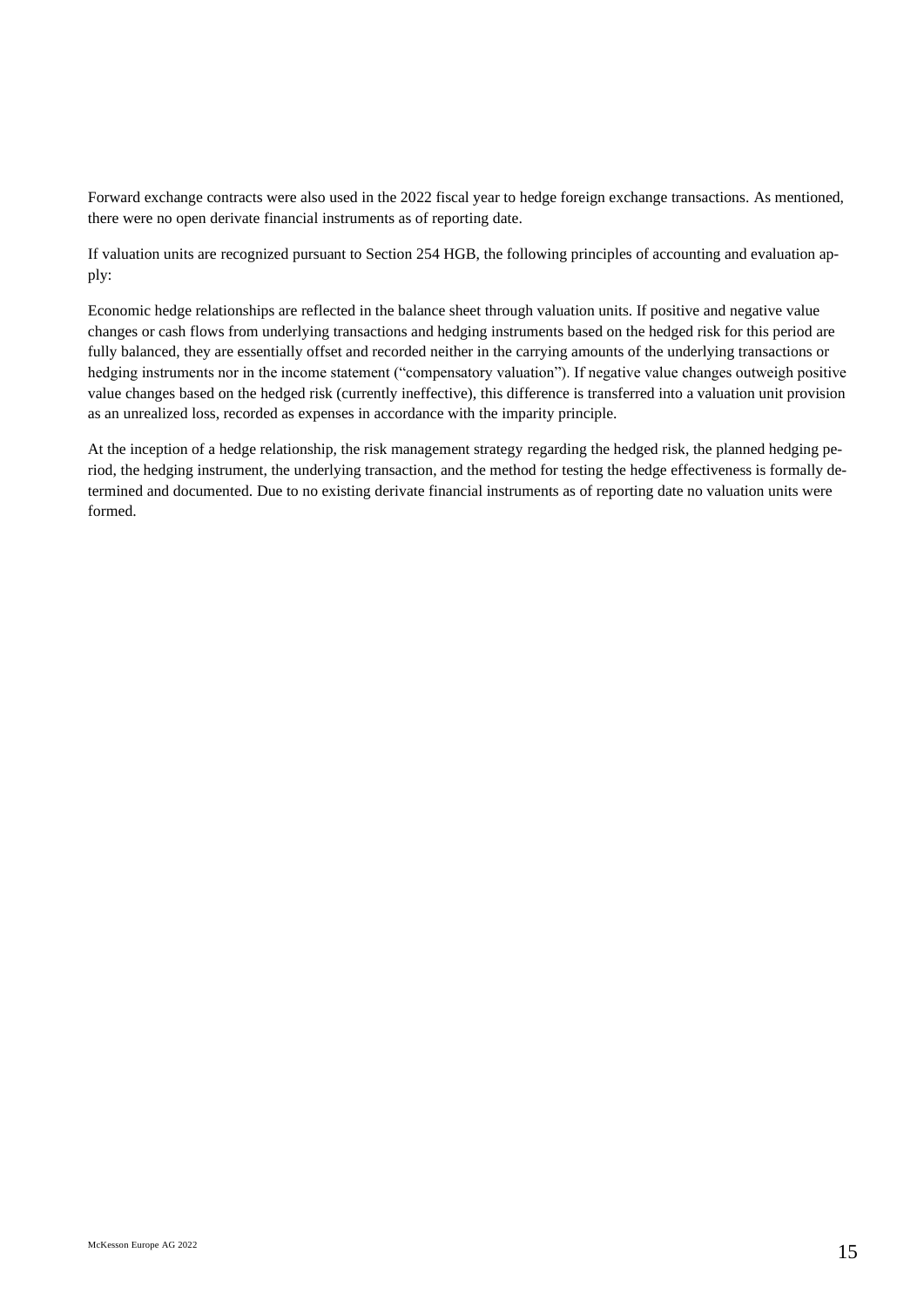# **Information on the income statement**

#### **(16) Sales**

|              | 2021<br>thsd. EUR | 2022<br>thsd. EUR |
|--------------|-------------------|-------------------|
| Sales        | 93,056            | 93,358            |
| <b>Total</b> | 93,056            | 93,358            |

Sales are at previous year's level and include recharges to group companies.

#### **(17) Other own works capitalized**

|                      | 2021<br>thsd. EUR | 2022<br>thsd. EUR |
|----------------------|-------------------|-------------------|
| Own work capitalized | 3.012             | 896               |
| <b>Total</b>         | 3,012             | 896               |

Since the development costs for the ERP software mainly include third-party services, the related third-party services are directly recognized as an increase in non-current assets by application of the net method. Consequently, the income statement only reflects internal development work by McKesson Europe AG employees in the period from April to July 2021 and interest expenses in the amount of EUR 524 thsd. The decrease of other own works capitalized can be explained by the project stop in July 2021 due to the decision to withdraw from European business.

#### **(18) Other income**

|                              | 2021<br>thsd. EUR | 2022<br>thsd. EUR |
|------------------------------|-------------------|-------------------|
| Income from previous periods | 2,568             | 1,948             |
| Sundry income                | 137,112           | 124,815           |
| of which exchange rate gains | 27.626            | 3,541             |
| <b>Total</b>                 | 139,680           | 126,763           |

The prior year disclosure of other operating income has been adjusted to improve the clarity and comprehensibility of the income situation. The loss compensation based on the comfort letter provided by McKesson Europe GmbH & Co. KGaA due to the contribution of GEHE Pharma Handel GmbH in the amount of EUR 102,800 thsd. was reclassified to the investment result.

Other income mainly includes the income from the recharging of the impairment loss and the contract exit costs to McKesson Corporation in the amount of EUR 87,030 thsd. in connection with the termination of the SAP S/4HANA project and the income from the sale of services to affiliated companies and former group companies. Income relating to other periods amounted to EUR 1,948 thsd. (previous year: EUR 2,568 thsd.)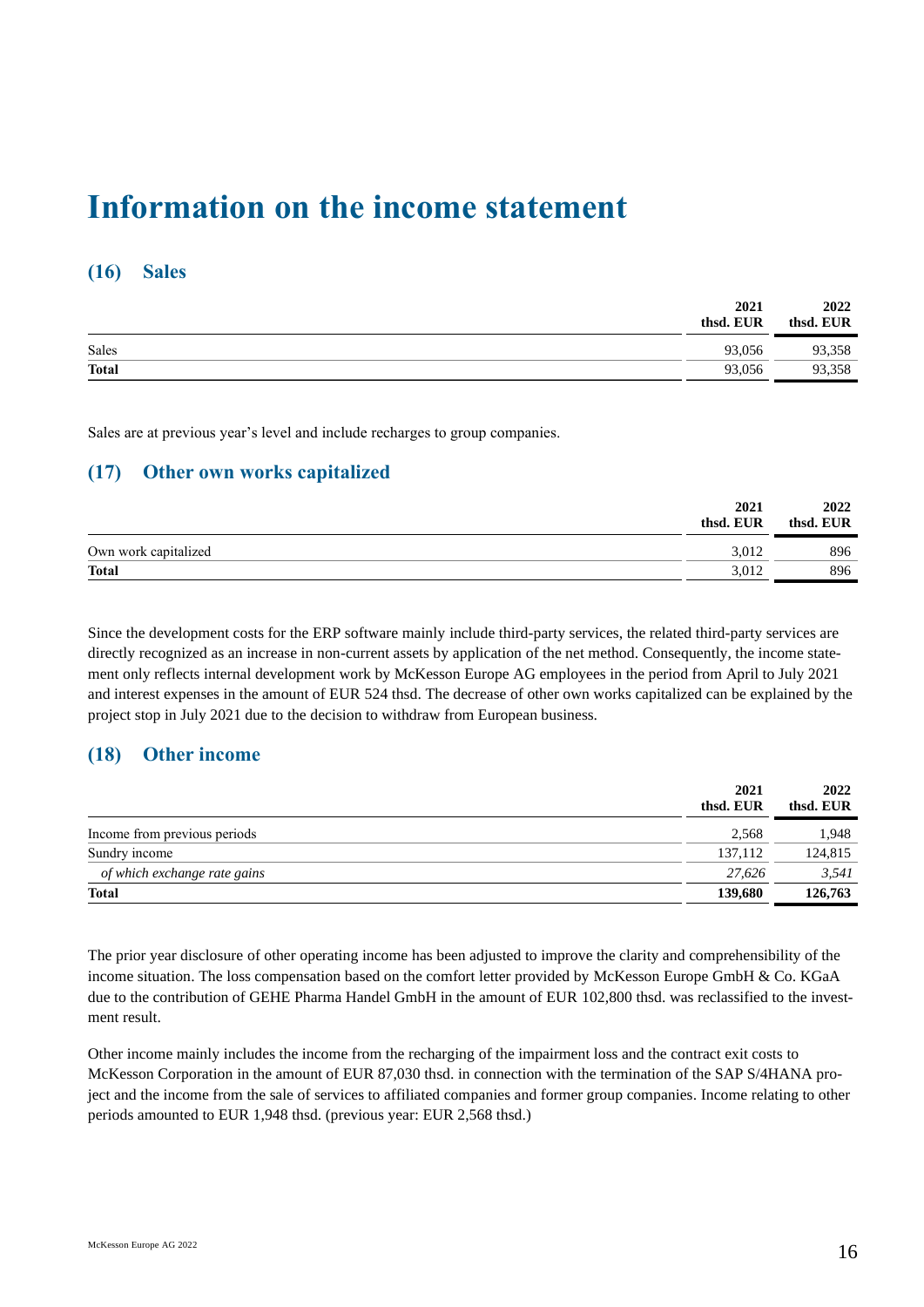#### **(19) Service-related expenses**

|                          | 2021<br>thsd. EUR | 2022<br>thsd. EUR |
|--------------------------|-------------------|-------------------|
| Service related expenses | 53,306            | 73,691            |
| <b>Total</b>             | 53,306            | 73,691            |

The company recorded costs for purchased services of EUR 73,691 thsd. during the year (previous year EUR 53,306 thsd.), exclusively related to received services. The increase results from higher centralized IT services, which are charged to the group companies.

#### **(20) Personnel expenses / employees**

|                                  | 2021<br>thsd. EUR | 2022<br>thsd. EUR |
|----------------------------------|-------------------|-------------------|
| Wages and salaries               | 38,382            | 27,826            |
| Social security and pension cost | 5.223             | 4,387             |
| of which pension benefits        | 906               | 156               |
| <b>Total</b>                     | 43,605            | 32,213            |

The average number of employees in the 2022 fiscal year was 278 (previous year 327). The number of employees relates only to the group employees.

Personnel expenses decreased by EUR 11,392 thsd. to EUR 32,213 thsd. (previous year: EUR 43,605 thsd.), which mainly results from a decrease in the number of employees compared to the prior year.

#### **(21) Amortization and depreciation**

Amortization and depreciation amounted to EUR 87,770 thsd. (previous year: EUR 10,517 thsd.). The increase in amortization results from the termination of the SAP S/4HANA project and the related impairment of the asset in the amount of EUR 80,117 thsd.

#### **(22) Other expenses**

| 2021<br>thsd. EUR | 2022<br>thsd. EUR |
|-------------------|-------------------|
| 66                | 3,085             |
| 78.963            | 43.180            |
| 2.648             | 3,758             |
| 79,029            | 46,265            |
|                   |                   |

The decrease in other operating expenses can be explained on the one hand by higher centralized IT services. The IT services are charged on to the Group companies at a mark-up and the corresponding expenses were reclassified to service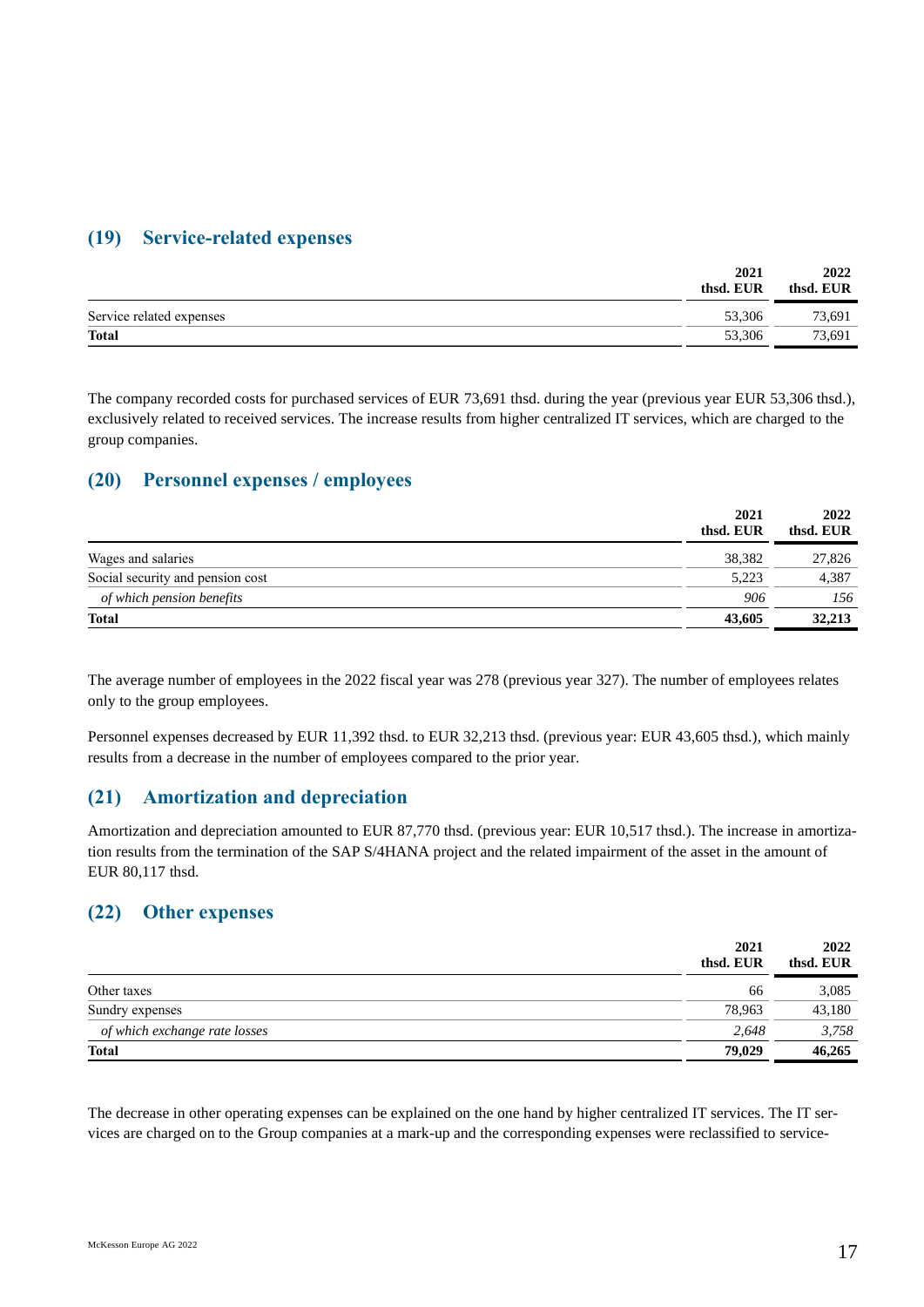related expenses. On the other hand, the decrease results from the fact that in fiscal year 2021 the credit note to McKesson Global Procurement & Sourcing Limited for the on-charging of the services was recognized in other operating expenses. In fiscal year 2022, this credit note is recognized as a reduction in revenue. Sundry expenses include expenses from currency translation, as well as IT costs, legal and consulting fees, costs for services from affiliated companies, travel costs, as well as sundry rental costs and incidental costs. Prior-period expenses amounted to EUR 3,021 thsd. (previous year: EUR 40 thsd.).

#### **(23) Investment result**

|                                                       | 2021<br>thsd. EUR | 2022<br>thsd. EUR |
|-------------------------------------------------------|-------------------|-------------------|
| Income from profit transfer agreements                | 21,883            | 129,152           |
| Income from investments                               | 14,820            | 53,180            |
| Of which received from affiliates                     | 6,743             | 6,034             |
| Expenses from loss absorption                         | $-6,232$          | $\Omega$          |
| Write-ups of investments                              | 49.117            | 134.564           |
| Impairment and losses of disposal of financial assets | $-219,254$        | $-617,021$        |
| <b>Total</b>                                          | $-139,666$        | $-300,125$        |

The income from profit transfer agreement shows the profit transfer of Admenta Deutschland GmbH to McKesson Europe AG. The increase results due to the income of the sale of Admenta Beteiligungs GmbH and its subsidiaries in the amount of EUR 110,833 thsd. by Admenta Deutschland GmbH.

The income from investments in the amount of EUR 53,180 thsd. includes the proceeds of sale from the 30% ownership interest in Alliance Healthcare Deutschland GmbH.

The prior year disclosure of the position "Impairment and losses of disposal of financial assets" has been adjusted to improve the clarity and comprehensibility of the income situation. The impairment and losses of disposal of financial assets were reduced due to the reclassification of the loss compensation based on the comfort letter provided by McKesson Europe GmbH & Co. KGaA due to the contribution of GEHE Pharma Handel GmbH in the amount of EUR 102,800 thsd.

The impairment and losses of disposal of financial assets in the financial year 2022 include on the one hand the loss of the sale of Admenta UK Limited in the amount of EUR 537,115 thsd. The loss on disposal of Admenta UK Limited amounted to EUR 1,405,695 thsd. and was offset by a compensation payment from the McKesson Corporation due under a guarantee in the amount EUR 710,000 thsd.

There was a write-up due to positive earnings expectations and planning assumptions in the investment in affiliates in France.

Impairments relate to permanent declines in value. Valuation have been carried out using the discounted cash flow method based on business planning and for Denmark the valuation is based on preliminary purchase price offers. In fiscal year 2022 impairments of financial assets amounted to EUR 79,907 thsd. and relate to Admenta Denmark ApS, Rodvore in Denmark, Admenta Deutschland GmbH, Stuttgart in Germany and Lloydspharma S.A., Wavre in Belgium.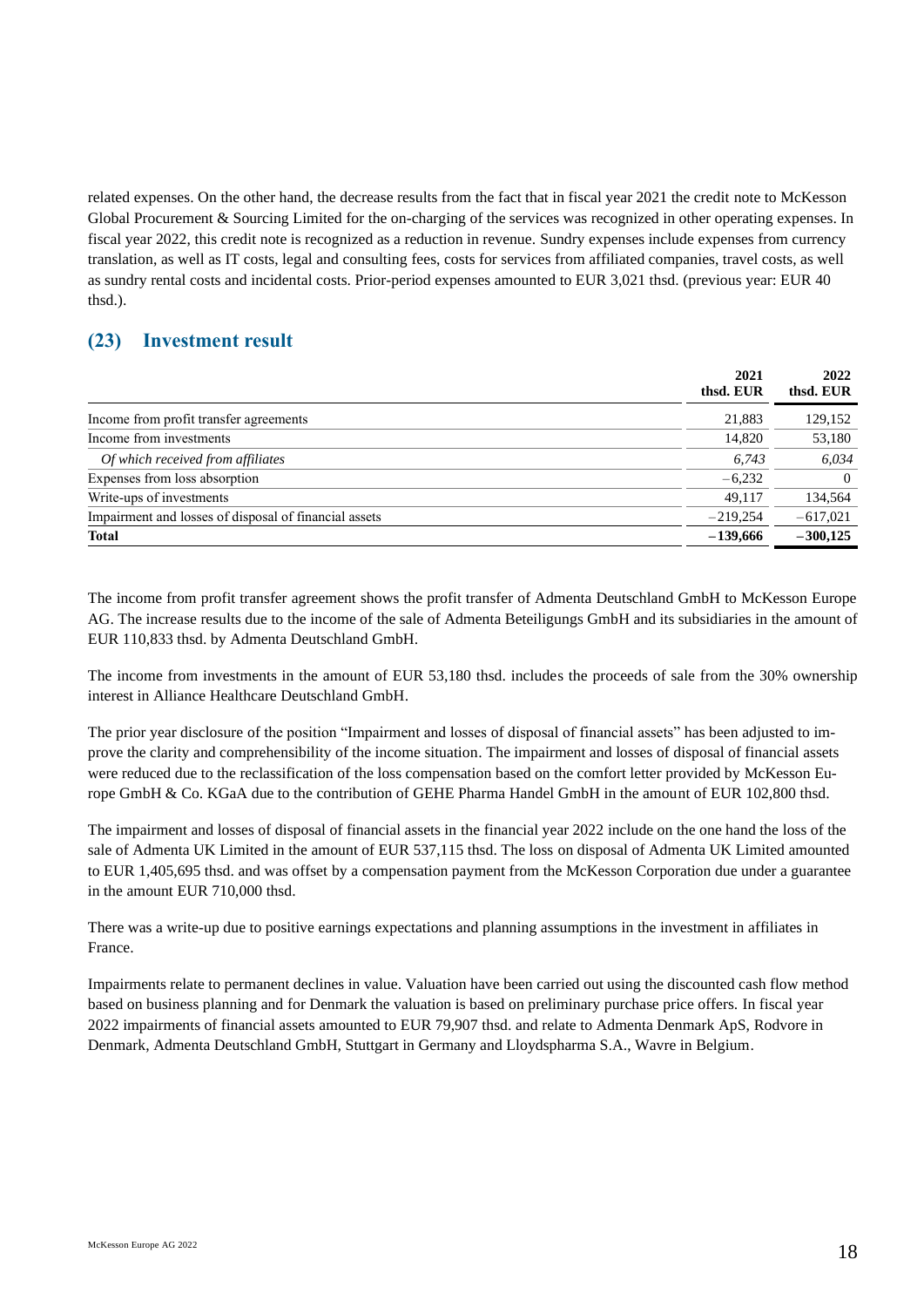#### **(24) Interest result**

|                                   | 2021<br>thsd. EUR | 2022<br>thsd. EUR |
|-----------------------------------|-------------------|-------------------|
| Income from long-term loans       | 58,968            | 8,235             |
| of which received from affiliates | 58,968            | 8,235             |
| Other interest and similar income | 62                | 87                |
| Interest and similar expenses     | $-14,891$         | $-18,770$         |
| of which to affiliates            | $-12,400$         | $-11,860$         |
| of which expense from discounting | $-2,178$          | $-6,378$          |
| Total                             | 44,139            | $-10,448$         |

The decrease in income from loans is due to the fact that the previous year's figure still included interest income for the loans in France and UK, which ceased to apply at the of the last financial year due to conversion into equity. The expenses from discounting mainly result from the discounting of pension provisions.

#### **(25) Income taxes**

|                                                   | 2021<br>thsd. EUR | 2022<br>thsd. EUR |
|---------------------------------------------------|-------------------|-------------------|
| Corporate income tax/trade tax for fiscal year    | 6.915             | 1.579             |
| Corporate income tax/trade tax for previous years |                   |                   |
| <b>Total</b>                                      | 6.915             | 1.579             |

The income tax expenditure for the current year results from the tax implications of the payable compensatory payment for the remaining minority shareholders. The decrease results from the purchase of shares by the parent company McKesson Europe Holdings KGaA.

#### **(26) Income and expenses of exceptional size or significance**

With regard to the income and expenses of exceptional size or significance, we refer to sections (18) Other operating income, (21) Depreciation and amortization and (23) Investment result in the annual financial statements. We are not aware of any other income or expenses of exceptional size or significance in the past financial year.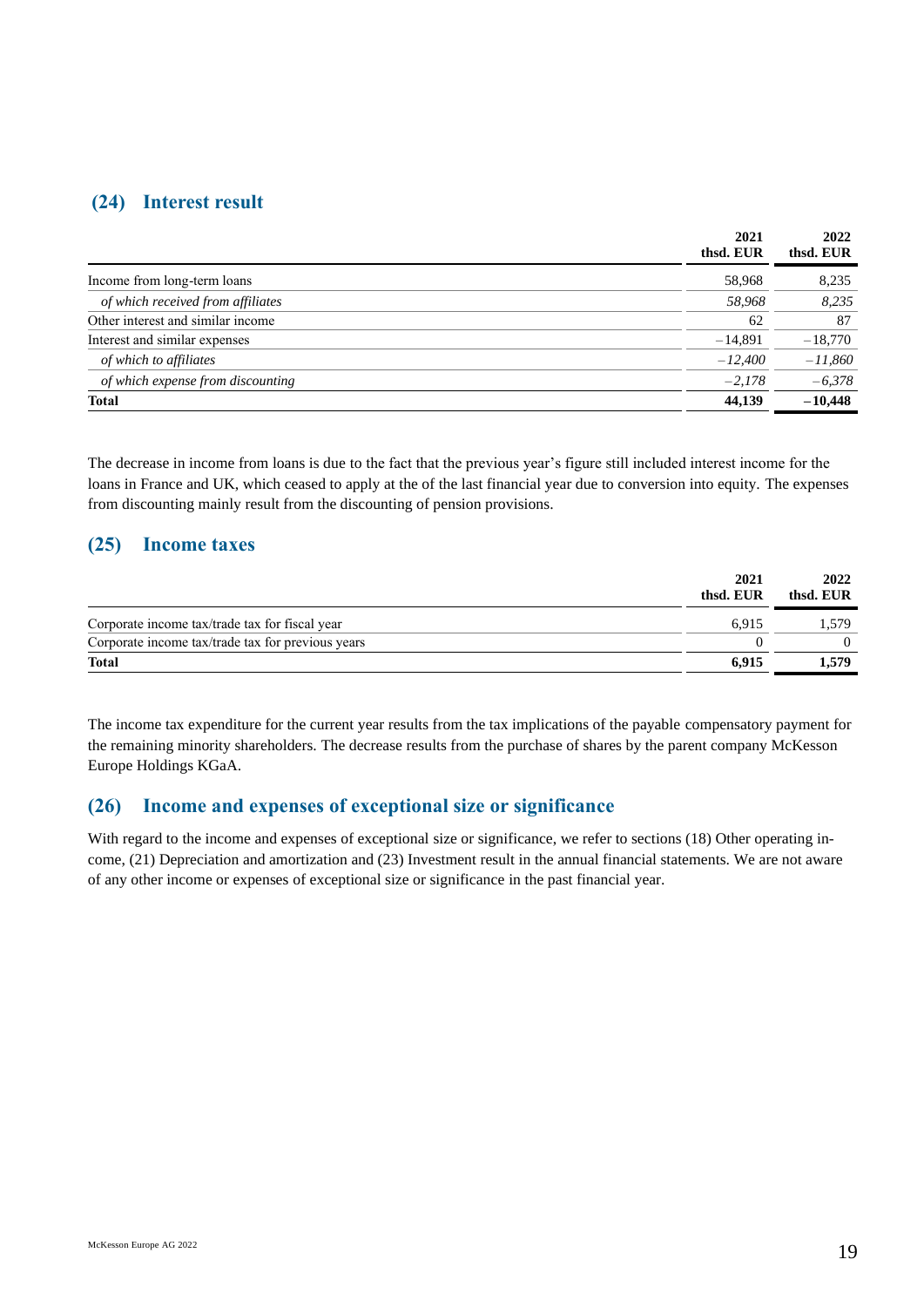# **Other notes**

### **Audit fees**

The annual financial statements of McKesson Europe AG, the German subsidiaries subject to statutory audit, and the consolidated financial statements have been audited by Deloitte GmbH Wirtschaftsprüfungsgesellschaft, Stuttgart. Disclosure of the Auditor's fee is omitted pursuant to Section 285 Paragraph 1 No. 17 HGB. The disclosure of total fees to Deloitte GmbH is included in the consolidated financial statements of McKesson Europe AG.

#### **Group companies and list of shareholdings**

The consolidated financial statements of McKesson Europe AG and its subsidiaries as of 31 March 2022 have been prepared in accordance with the International Financial Reporting Standards (IFRS) of the International Accounting Standards Board (IASB), London, UK, as endorsed by the European Union and applicable at the end of the reporting period, and supplemented by the provisions of Section 315e Paragraph 1 HGB. These are the consolidated financial statements for the smallest group of companies and are published in the Federal Gazette.

McKesson Europe Holdings GmbH & Co. KGaA, Stuttgart is the German parent company of McKesson Europe AG, and holds about 94,97% (previous year: 78%) of the shares according to relevant notification.

McKesson Europe AG and McKesson Europe Holdings GmbH & Co. KGaA are indirectly owned by the McKesson Corporation, Irving, USA, as the ultimate parent, and are incorporated into the consolidated financial statements as of 31 March 2022 according to US Generally Accepted Accounting Principles. These are the consolidated financial statements for the largest group of companies and are available on the website of the Securities Exchange Commission.

The list of shareholdings of McKesson Europe AG is attached as an appendix to these notes.

### **Information on shareholdings in accordance with Section 160 Paragraph 1 No. 8 of the German Stock Corporation Act (AktG) of McKesson Europe AG (former: Celesio AG)**

As of 31 March 2022, the company received the following information on shareholdings subject to notification in accordance with Section 160 Paragraph 1 No. 8 of the German Stock Corporation Act (AktG), which was published as follows:

#### **McKesson Deutschland GmbH & Co. KGaA (today operating under McKesson Europe Holdings GmbH & Co. KGaA)**

On 9 October 2015 McKesson Deutschland GmbH & Co. KGaA, Frankfurt am Main, notified the company, that McKesson Deutschland GmbH & Co. KGaA holds directly and without adding shares pursuant to Section 20 Paragraph 2 AktG, more than the fourth part of the shares and a majority shareholding in Celesio AG.

#### **McKesson Deutschland Verwaltungs GmbH (today operating under McKesson Europe Holdings Verwaltungs GmbH)**

On 9 October 2015 McKesson Deutschland Verwaltungs GmbH, Frankfurt am Main, notified the company that McKesson Deutschland Verwaltungs GmbH indirectly holds in accordance with Section 16 Paragraph 4 and without adding shares pursuant to Section 20 Paragraph 2 AktG, more than the fourth part of the shares and a majority shareholding in Celesio AG. The company holds the investment via McKesson Deutschland GmbH & Co. KGaA.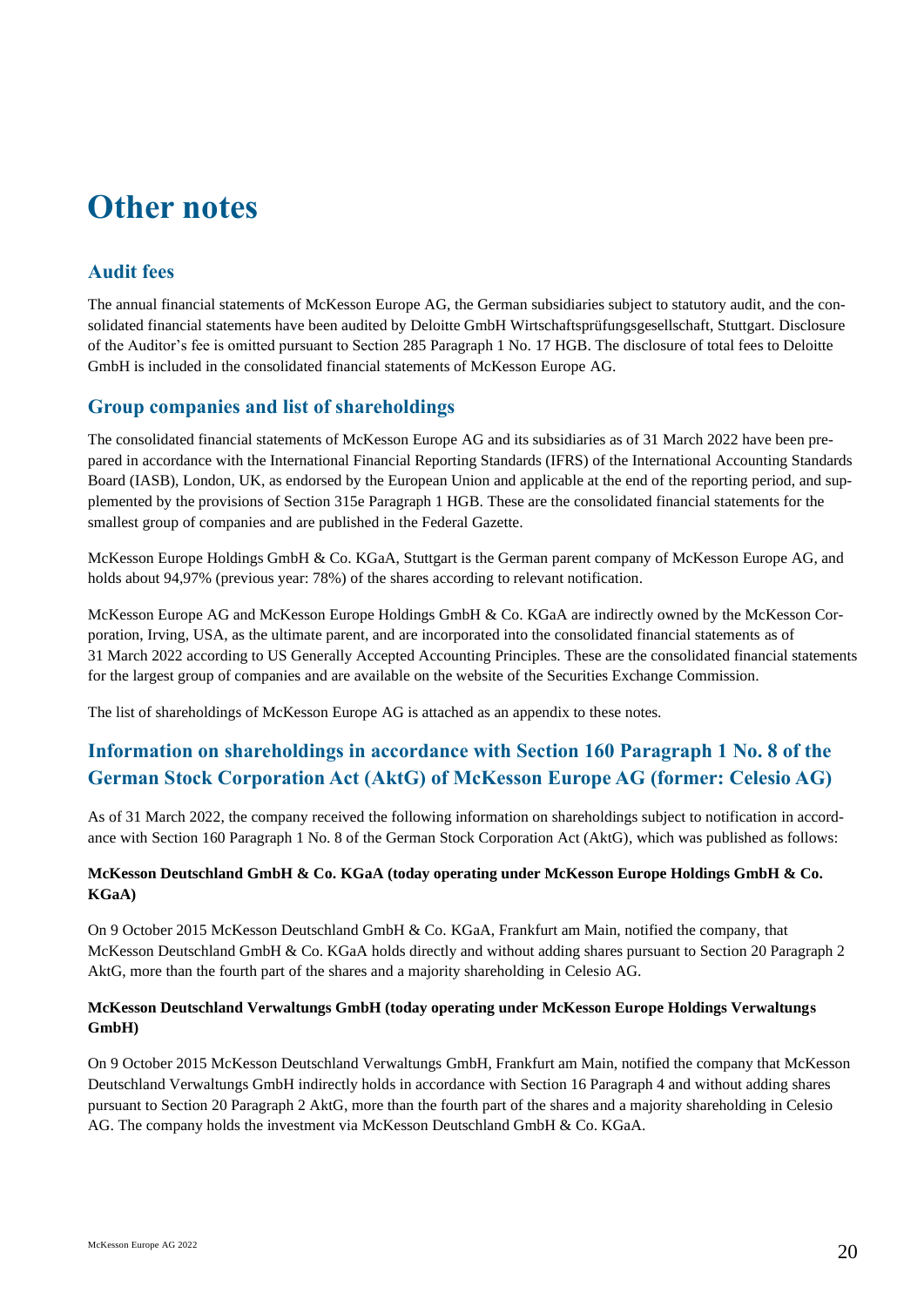#### **McKesson Global Procurement and Sourcing Limited**

On 9 October 2015 McKesson Global Procurement and Sourcing Limited, London, United Kingdom, notified the company that McKesson Global Procurement and Sourcing Limited indirectly holds in accordance with Section 16 Paragraph 4 and without adding shares pursuant to Section 20 Paragraph 2 AktG, more than the fourth part of the shares and a majority shareholding in Celesio AG. The company holds the investment via

- McKesson Deutschland GmbH & Co. KGaA and
- McKesson Deutschland Verwaltungs GmbH.

#### **McKesson UK Finance I Limited**

On 9 October 2015 McKesson UK Finance I Limited, London, United Kingdom, notified the company that McKesson UK Finance I Limited indirectly holds in accordance with Section 16 Paragraph 4 and without adding shares pursuant to Section 20 Paragraph 2 AktG, more than the fourth part of the shares and a majority shareholding in Celesio AG. The company holds the investment via

- McKesson Deutschland GmbH & Co. KGaA,
- McKesson Deutschland Verwaltungs GmbH and
- McKesson Global Procurement and Sourcing Limited.

#### **McKesson US Finance Corporation**

On 9 October 2015 McKesson US Finance Corporation, San Francisco, United States of America, notified the company that McKesson US Finance Corporation indirectly holds in accordance with Section 16 Paragraph 4 and without adding shares pursuant to Section 20 Paragraph 2 AktG, more than the fourth part of the shares and a majority shareholding in Celesio AG. The company holds the investment via

- McKesson Deutschland GmbH & Co. KGaA,
- McKesson Deutschland Verwaltungs GmbH,
- McKesson Global Procurement and Sourcing Limited,
- McKesson UK Finance I Limited and
- McKesson UK Finance II Limited.

#### **McKesson Corporation**

On 9 October 2015 McKesson Corporation, San Francisco, United States of America, notified the company that McKesson Corporation indirectly holds in accordance with Section 16 Paragraph 4 and without adding shares pursuant to Section 20 Paragraph 2 AktG, more than the fourth part of the shares and a majority shareholding in Celesio AG. The company holds the investment via

- McKesson Deutschland GmbH & Co. KGaA,
- McKesson Deutschland Verwaltungs GmbH,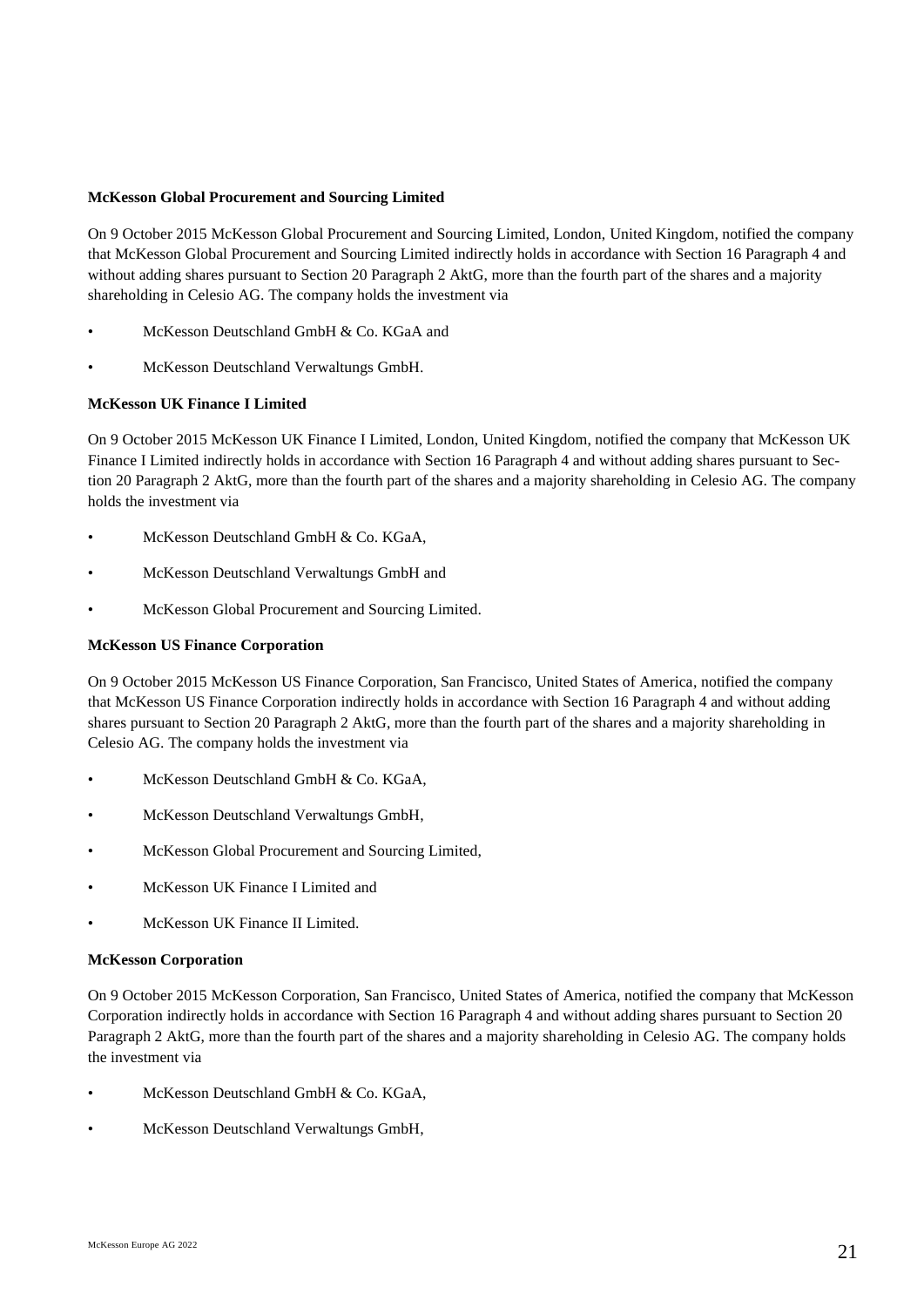- McKesson Global Procurement and Sourcing Limited,
- McKesson UK Finance I Limited,
- McKesson UK Finance II Limited and
- McKesson US Finance Corporation.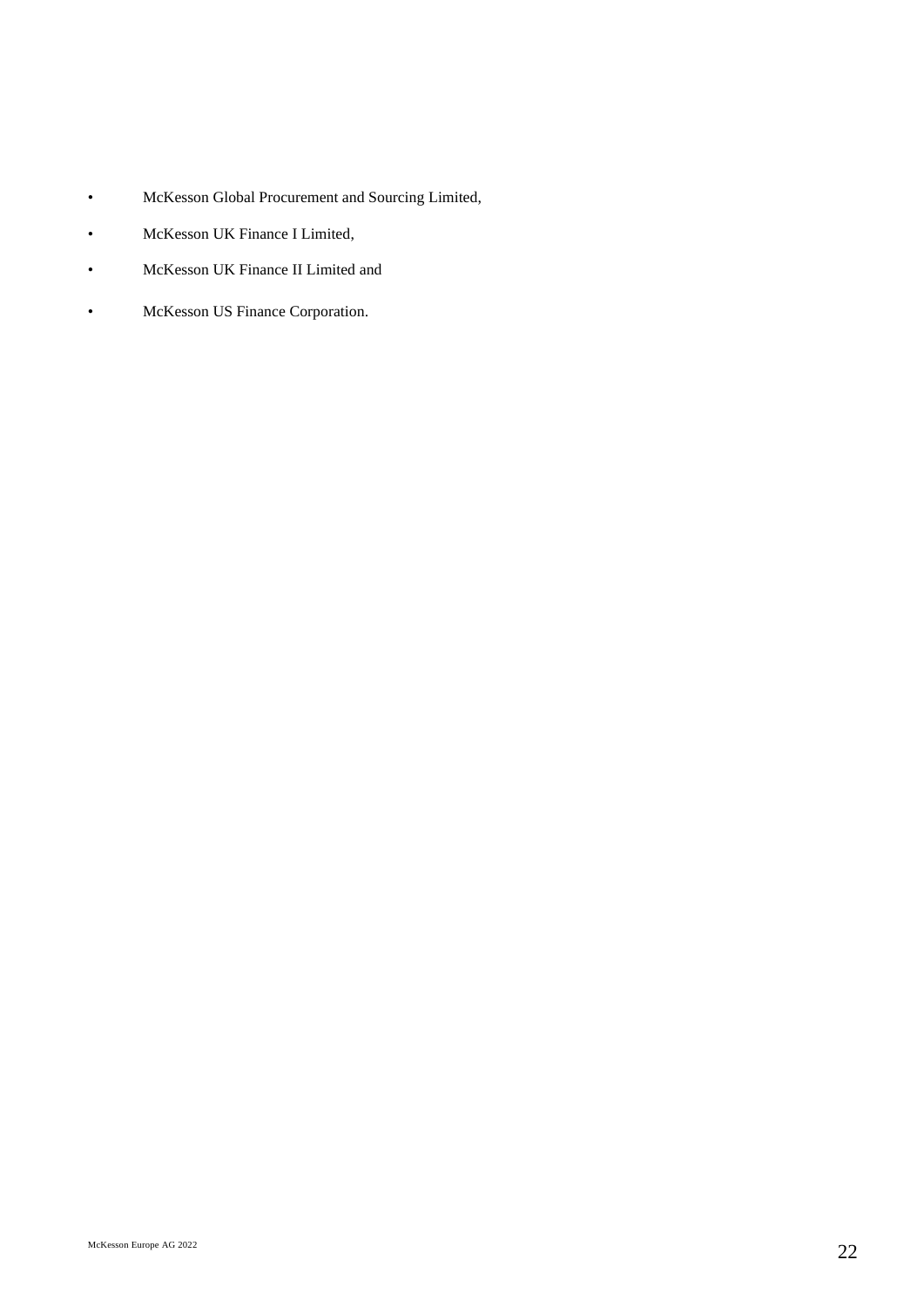#### **Disclosures pursuant to Section 285 Paragraphs 9 and 21 HGB**

In the financial year 2022 McKesson Europe AG had two transactions with related parties according to § 285 paragraph 21 HGB. In the financial year 2022, McKesson Europe AG generated sales proceeds in the amount of EUR 158,583 thsd. from the sale of a Admenta UK Limited to McKesson Global Procurement & Sourcing Limited, a subsidiary of the McKesson Corporation. As of March 31, 2022, there is an outstanding recourse obligation in the amount of EUR 236,689 thsd. regarding this sale. The disposal loss of EUR 1,247,115 thsd. was partially compensated by McKesson Corporation in the amount of EUR 710,000 thsd., which had guaranteed the value of Admenta UK. The net loss of the sale in the amount of EUR 537,115 thsd. is recorded in the investment result. Due to the termination of the SAP S/4HANA project, McKesson Europe AG recognized an other operating income in the amount of EUR 87,030 thsd. because of the recharging of the impairment loss and the contract exit costs to McKesson Corporation.

The total remuneration of the Management Board in terms of Sec. 285 no 9a HGB in the 2022 fiscal year amounts to EUR 2,732 thsd. (previous year EUR 2,953 thsd.). The composition of the Board has changed in comparison to the previous year. As of November 30, 2021, Holger Landauer has resigned as the Member of the Management Board for Finance. The Finance department was not succeeded by any Member of the Management Board. There were no advances, loans, or similar payments to members of the Management Board in either the reporting year or the previous year. In the reporting year, former and active Management Board members and their surviving dependents received compensation of EUR 181 thsd. (previous year EUR 239 thsd.). McKesson Europe AG has recognized pension provisions of EUR thsd. EUR 26,142 thsd. (previous year EUR 24,902 thsd.) for this group.

Compensation for the members of the McKesson Europe AG's Supervisory Board amounts to EUR 323 thsd. (previous year EUR 610 thsd.) in the past fiscal year including attendance fees and are exclusively related to short-term benefits. In addition, the McKesson Europe Group employee representatives on the Supervisory Board received customary market salaries for their services. No remuneration was paid to members of the Supervisory Board for services rendered individually, nor were transactions requiring disclosure conducted between members of the Supervisory Board or Management Board and other persons of the management, as far as active in key positions.

Likewise, no transactions were made between members of the Supervisory Board or Management Board and any other entities where such persons are members of the respective Management or Supervisory Boards. This also applies to close family members of these persons.

#### **Proposal of the Management Board for the appropriation of profits**

The net retained profit for McKesson Europe AG is EUR 0 thsd. (previous year EUR 0 thsd.) and corresponds to net profit of the year due to loss compensation.

On the basis of the domination and profit and loss transfer agreement of 22 May 2014, McKesson Europe Holdings GmbH & Co. KGaA guarantees and pays external shareholders of McKesson Europe AG a compensatory payment for the 2022 fiscal year of EUR 0,83 per no-par-value share.

The compensatory payment of EUR 0.83 per no-par-value is due on the first banking day after the Annual General Meeting of McKesson Europe AG for the past fiscal year, however latest 8 months after the end of the fiscal year.

#### **Events after the reporting period**

On April 6, 2022, McKesson Global Procurement & Sourcing Limited sold the subsidiary, Admenta UK Limited and its subsidiaries, which were previously acquired from McKesson Europe AG, to the pan-European asset management group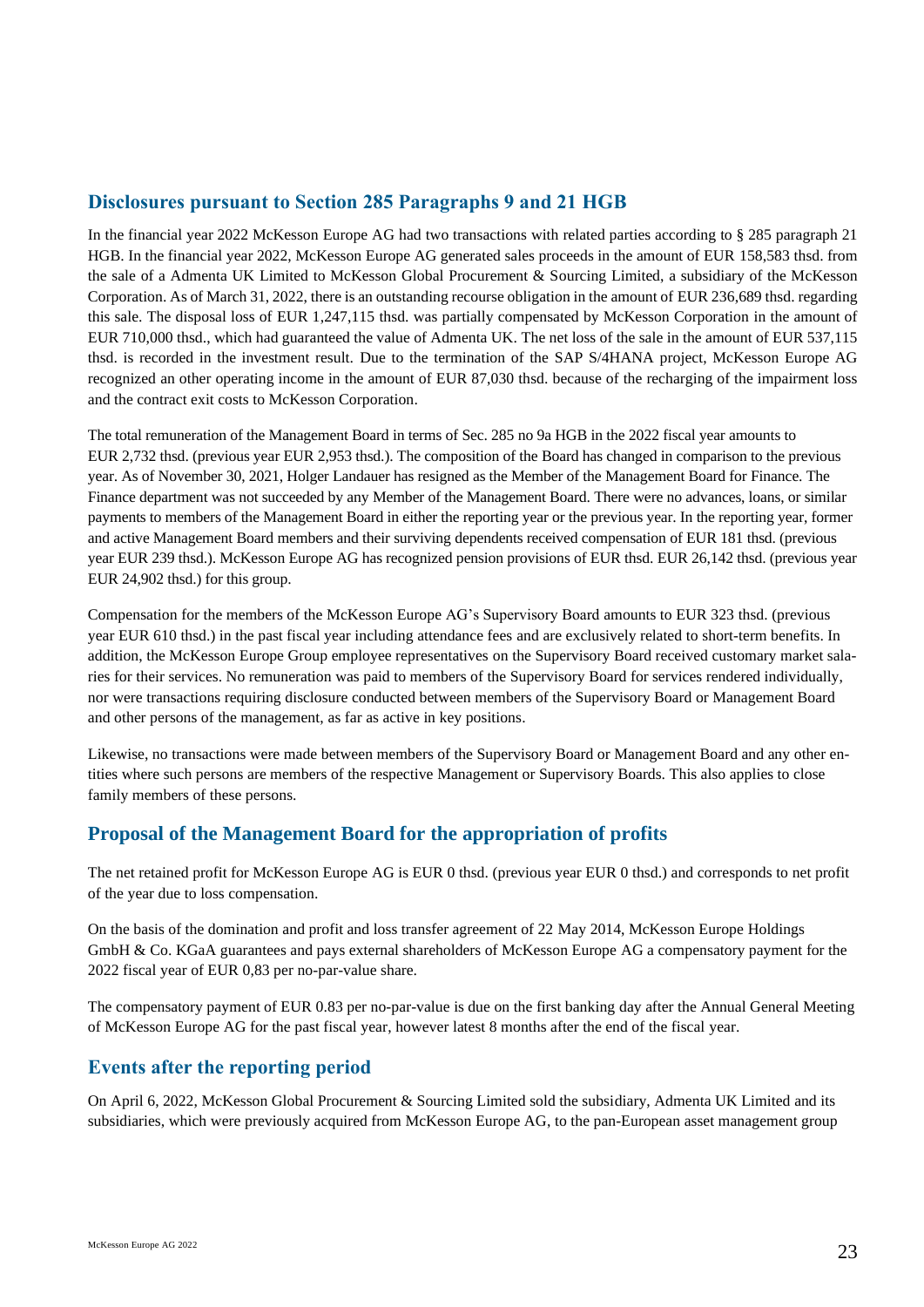AURELIUS. Due to the transaction McKesson Europe AG has an outstanding recourse obligation associated with the sale in the amount of EUR 236,689 thsd. to McKesson Global Procurement & Sourcing Limited as of the reporting date. The recourse obligation is recognized in liabilities as of the reporting date.

Apart from the above, no events of particular significance have occurred after the end of the financial year that would require reporting.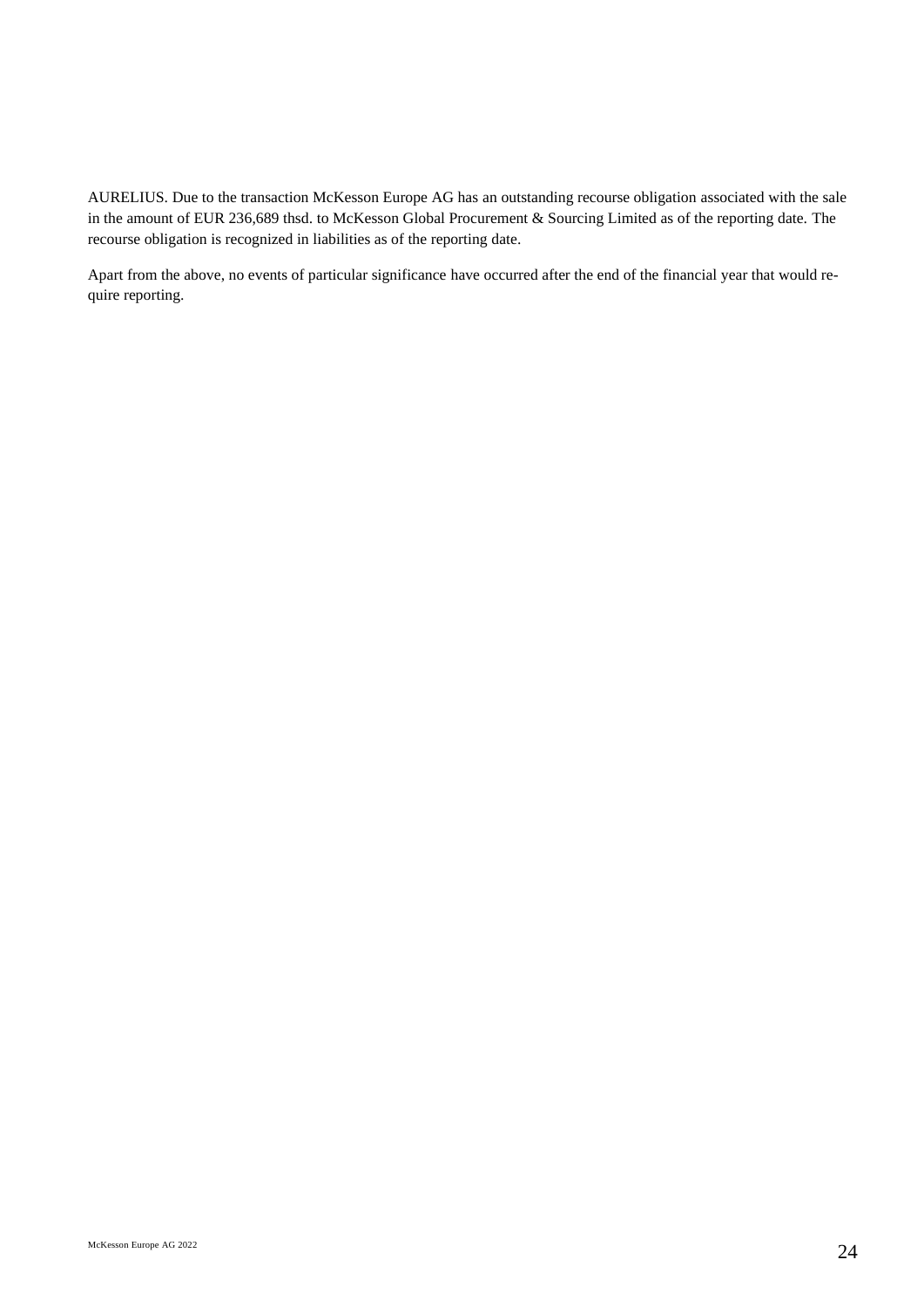# **Members of the Management Board in the 2022 fiscal year**

| Name                    | Occupation and company                                 | <b>Disclosure of transactions with</b><br>affiliated companies and people<br>in the McKesson Group |
|-------------------------|--------------------------------------------------------|----------------------------------------------------------------------------------------------------|
| Kevin Kettler           | Chairman of the Management Board of McKesson Europe AG | none                                                                                               |
|                         | Labor Relations Director                               |                                                                                                    |
|                         | Finance (as of Dec $01, 2021$ )                        |                                                                                                    |
| Tilo Köster             | Member of the Management Board of McKesson Europe AG   | none                                                                                               |
|                         | Legal and Compliance                                   |                                                                                                    |
| Holger Landauer         | Member of the Management Board of McKesson Europe AG   | none                                                                                               |
| (until Dec $01, 2021$ ) | Finance                                                |                                                                                                    |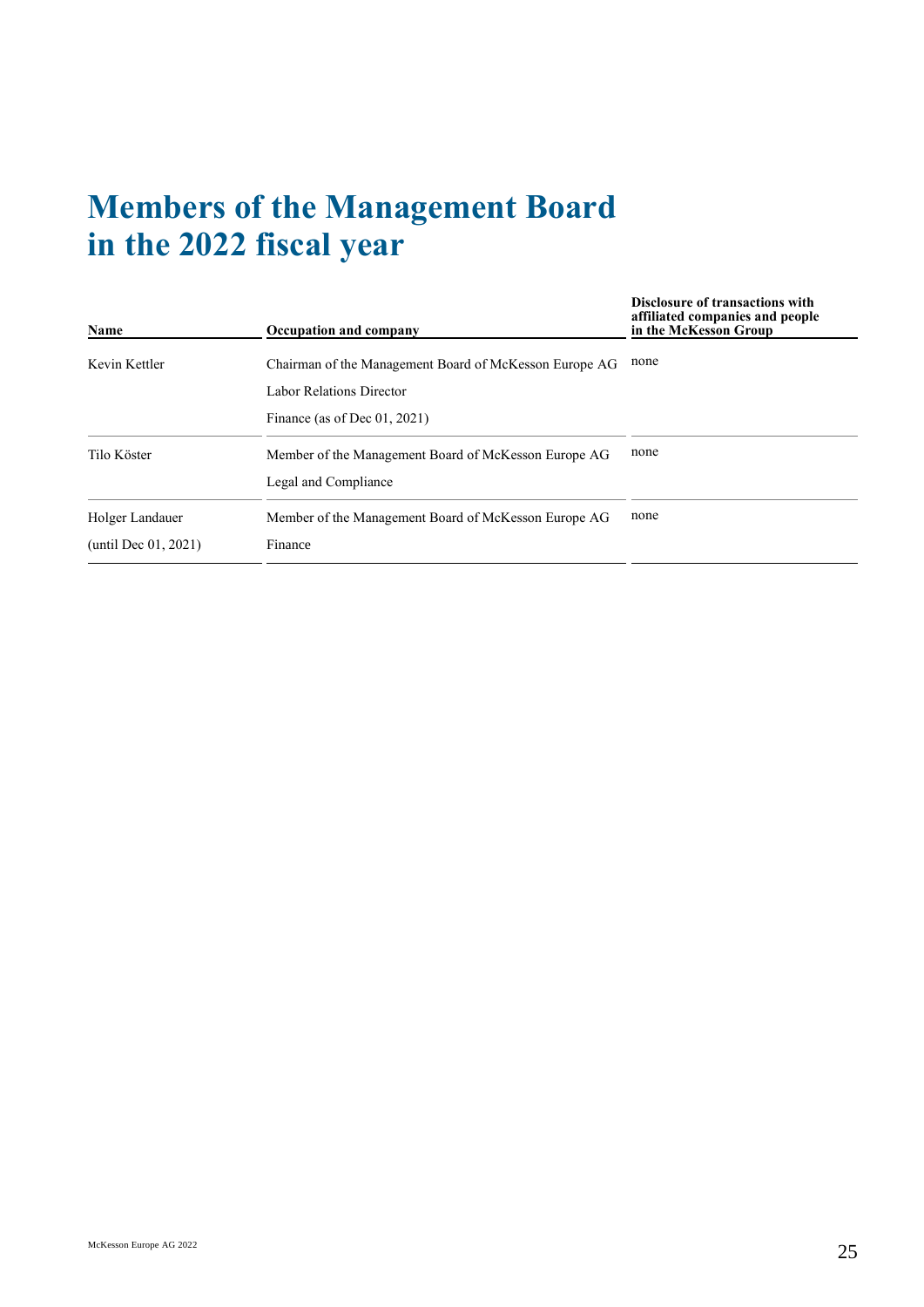# **Members of the Supervisory Board in the 2022 fiscal year**

| Name                                                                                  | Occupation and company                                                                                                                    | <b>Disclosure of transactions with</b><br>affiliated companies and people in<br>the McKesson Europe AG, Stuttgart<br>as well as the McKesson Group |
|---------------------------------------------------------------------------------------|-------------------------------------------------------------------------------------------------------------------------------------------|----------------------------------------------------------------------------------------------------------------------------------------------------|
| Brian S. Tyler<br>(Chairman)                                                          | Chief Executive Officer,<br>McKesson Corporation, Irving Texas (USA)                                                                      | none                                                                                                                                               |
| Ralf Kuhlen<br>(Deputy Chairman until<br>Jun 4, 2021)                                 | Director Internal Audit,<br>McKesson Europe AG, Stuttgart                                                                                 | none                                                                                                                                               |
| W.M. Henning Rehder<br>(Deputy Chairman)                                              | Former Member of the Management Board (CFO) of<br>Siemens Enterprise Communications GmbH & Co. KG<br>(SEN Group), Munich                  | none                                                                                                                                               |
| Leonie Dengler<br>(until Jun 4, 2021 and since<br>Jul 12, 2021 until Dec 31,<br>2021) | Lead Link Purchasing, Mercedes Benz.io GmbH, Stuttgart                                                                                    | none                                                                                                                                               |
| Jörg Lauenroth-Mago<br>(until Jun 4, 2021)                                            | Department Manager Trading ver.di - Vereinte<br>Dienstleistungsgewerkschaft Landesbezirk Sachsen, Sachsen-<br>Anhalt, Thüringen           | none                                                                                                                                               |
| Pauline Lindwall<br>(until Jun 4, 2021)                                               | Senior Advisor and Independent Board Director, Cotignac<br>(France)                                                                       | none                                                                                                                                               |
| <b>Stanton McComb</b><br>(until Jun 4, 2021)                                          | President, McKesson Medical-Surgical, Inc.<br>Richmond, Virginia (USA)                                                                    | none                                                                                                                                               |
| Susan Naumann<br>(until Jun 4, 2021)                                                  | Trade Union Secretary, Business Unit Manager - Law and<br>Advisory, ver.di – Vereinte Dienstleistungsgewerkschaft<br>Landesbezirk Hamburg | none                                                                                                                                               |
| Heike Nowak<br>(until Jun 4, 2021 and since<br>Jul 12, 2021)                          | IT Strategy Manager,<br>McKesson Technology Europe, Stuttgart                                                                             | none                                                                                                                                               |
| Fabian Sattler                                                                        | Wound manager,                                                                                                                            | none                                                                                                                                               |
| (until Jun 4, 2021 and since<br>Jan 28, 2022)                                         | WZ-Wundzentren GmbH, Nürnberg                                                                                                             |                                                                                                                                                    |
| Lori A. Schechter                                                                     | Executive Vice President, Chief Legal Officer and General<br>Counsel, McKesson Corporation, Irving, Texas (USA)                           | none                                                                                                                                               |
| Jack Stephens                                                                         | President; McKesson Global Procurement & Sourcing,<br>London $(UK)$                                                                       | none                                                                                                                                               |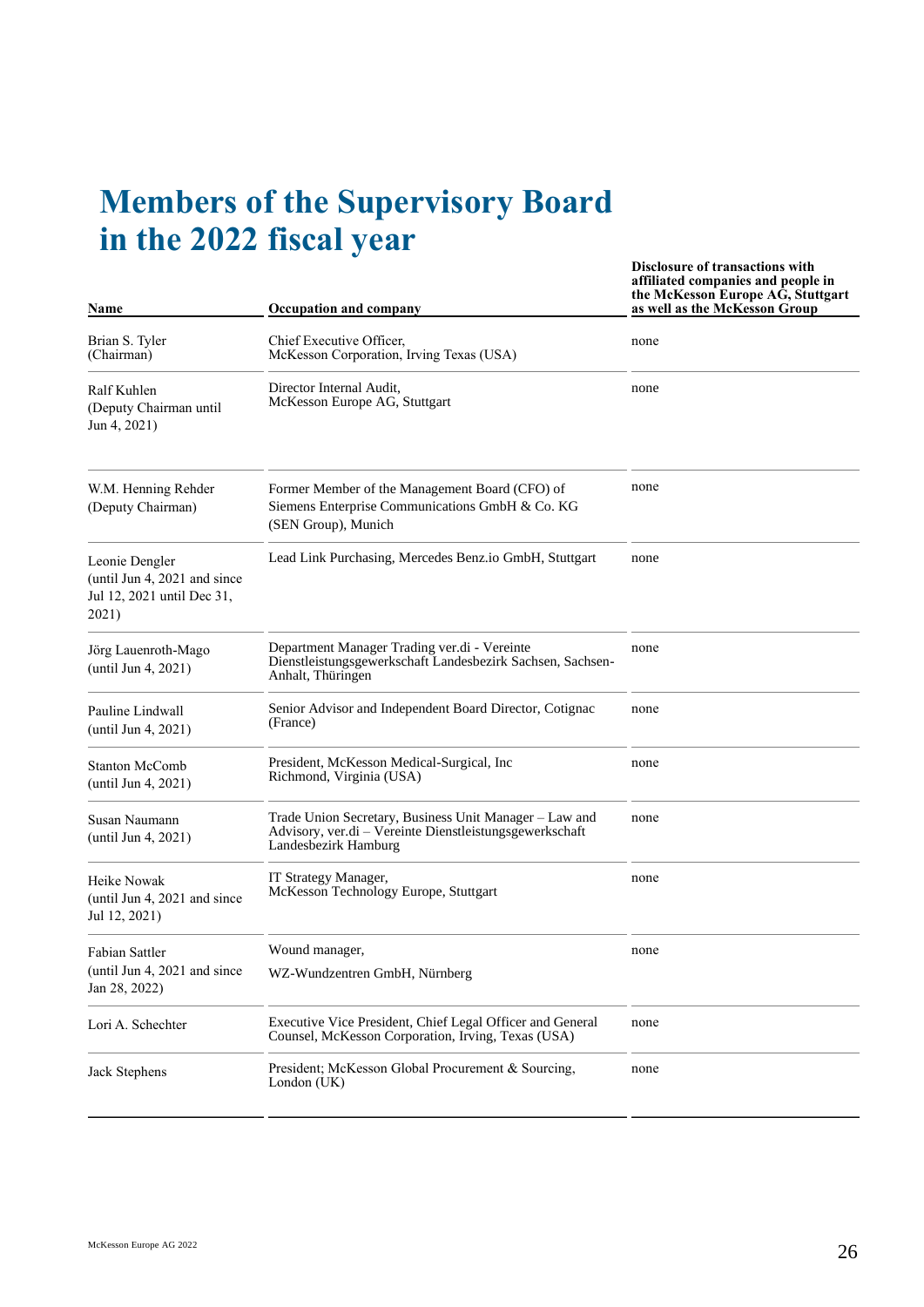Stuttgart, 31 May 2022

The Management Board

Une The

Kevin Kettler Tilo Köster Chairman of the Management Board Member of the Management Board

Vilo Uster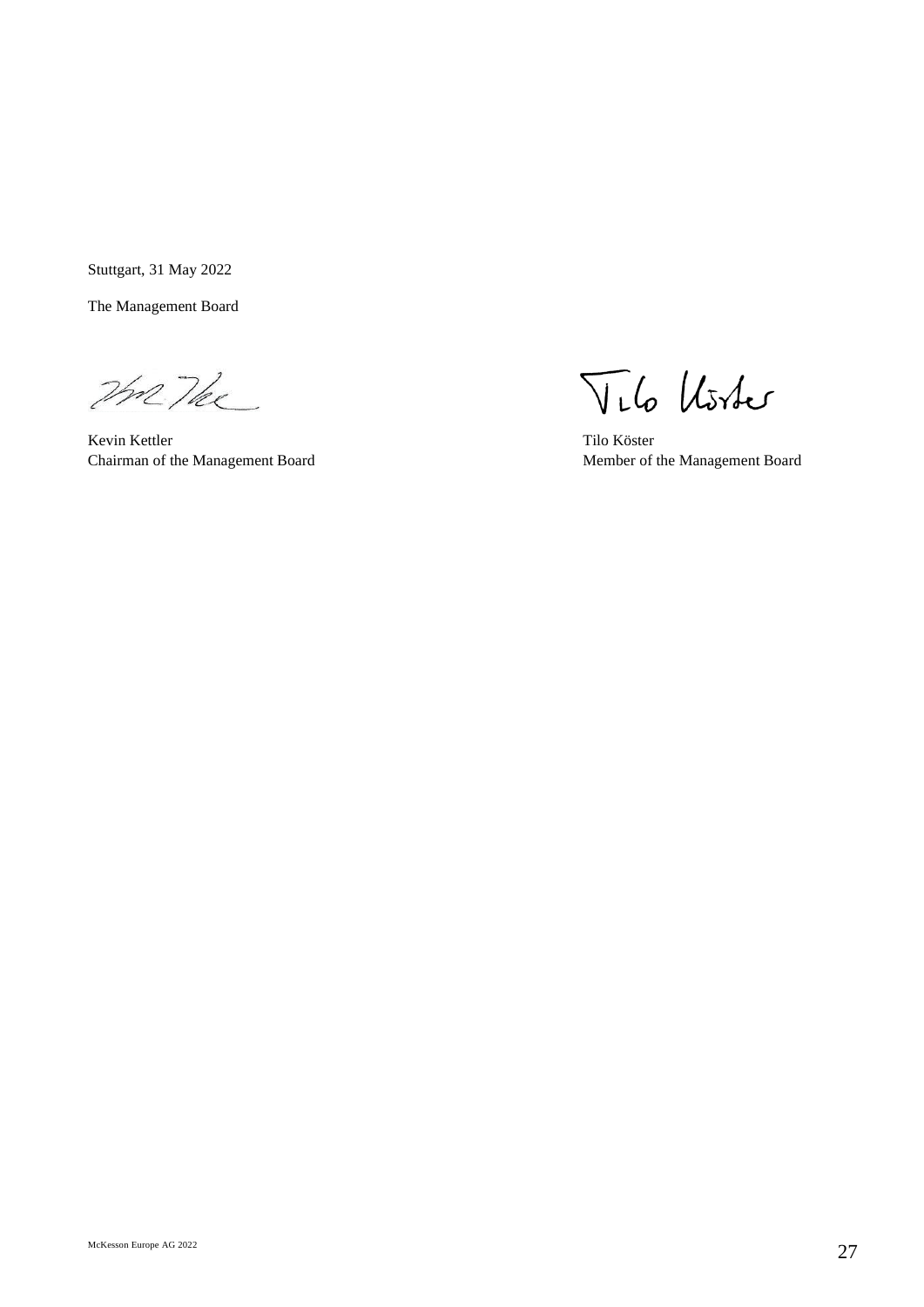# **List of shareholdings of the McKesson Europe AG, Stuttgart as at 31/03/2022 pursuant to Section 285 Paragraph 2 HGB**

| Cur<br>rent<br>No. |                                                                   |                              | Equity (in thou-<br>sands of<br>national | <b>Annual result</b><br>(in thousands of<br>National cur- | Percent-<br>age | Foot |
|--------------------|-------------------------------------------------------------------|------------------------------|------------------------------------------|-----------------------------------------------------------|-----------------|------|
|                    | Name of the company                                               | <b>Domicile, Country</b>     | currency $)^1$                           | $rency$ <sup>1</sup>                                      | $(in \%)^2$     | note |
| Ι.                 | Companies, in which McKesson Europe AG has a share of minimum 20% |                              |                                          |                                                           |                 |      |
| 1                  | A.F.M. Bergamo S.p.A.                                             | Bergamo, IT                  | 100,2                                    | $-112,5$                                                  | 80,00           |      |
| 2                  | <b>AAH</b> Ireland                                                | Dublin, IE                   | 22.892,7                                 | 0,0                                                       | 100,00          |      |
| 3                  | Admenta Denmark ApS                                               | Rodovre, DK                  | $-34.792,6$                              | 1.784,7                                                   | 100,00          |      |
| 4                  | Admenta Deutschland GmbH                                          | Stuttgart, DE                | -409.079,9                               | 236,4                                                     | 100,00          |      |
| 5                  | Admenta Italia S.P.A                                              | Bentivoglio, IT              | $-30.909,6$                              | 5.439,7                                                   | 100,00          |      |
| 6                  | AFM S.p.A.                                                        | Bentivoglio, IT              | 7.692,1                                  | $-3.372,6$                                                | 79,97           |      |
| 7                  | Azienda Farmaceutica Municipale di Cremona<br>S.p.A.              | Cremona, IT                  | 1.123,7                                  | $-1.395,5$                                                | 77,84           |      |
| 8                  | Azienda Farmacie Milanesi S.p.A.                                  | Mailand, IT                  | $-16.213,2$                              | $-9.894,0$                                                | 80,00           |      |
| 9                  | <b>Babbingore Limited</b>                                         | Dublin, IE                   | 33.012,1                                 | 0.0                                                       | 100,00          |      |
| 10                 | Brocacef Groep N.V.                                               | Maarssen, NL                 | 88.175,6                                 | $-25.145,1$                                               | 45,00           |      |
| 11                 | Cahill May Roberts Group Limited                                  | Dublin, IE                   | 73,6                                     | 0,0                                                       | 100,00          |      |
| 12                 | Camic Pharmacies Limited                                          | Dublin, IE                   | 845,1                                    | 0,0                                                       | 100,00          |      |
| 13                 | Celesio Business Services Ltd.                                    | Dublin, IE                   | 0,0                                      | 0.0                                                       | 100,00          |      |
| 14                 | Centrale d'Administration de Biens Immobiliers                    | Saint Quen, FR               | 85.025,3                                 | $-14.696,6$                                               | 100,00          |      |
| 15                 | Chem Labs Limited                                                 | Dublin, IE                   | 0,0                                      | 0,0                                                       | 100,00          |      |
| 16                 | Civiche Farmacie Desio S.p.A.                                     | Desio, IT                    | 15,5                                     | $-10,7$                                                   | 80,00           |      |
| 17                 | <b>CMR Holdings Ltd</b>                                           | Dublin, IE                   | 0.0                                      | 0.0                                                       | 100,00          |      |
| 18                 | Coleham                                                           | Dublin, IE                   | 4.777,9                                  | 0.0                                                       | 100,00          |      |
| 19                 | CMN Pharmacy Limited                                              | Dublin, IE                   | 510,7                                    | 0,0                                                       | 100,00          |      |
| 20                 | Comptoir Monégasque de Biochimie                                  | Monaco, MC                   | 16.996,2                                 | $-330,2$                                                  | 100,00          |      |
| 21                 | Comptoir Pharmaceutique Méditerranéen                             | Monaco, MC                   | $-436,6$                                 | $-235,9$                                                  | 99,40           |      |
| 22                 | Cophana SA                                                        | La Louvière, BE              | $-1.362,8$                               | 1.361,1                                                   | 100,00          |      |
| 23                 | Crowley's Blackrock Limited                                       | Dublin, IE                   | 382,8                                    | 0,0                                                       | 100,00          |      |
| 24                 | D.F. O'Neill (Chemists) Ltd                                       | Dublin, IE                   | 0,0                                      | 0,0                                                       | 100,00          |      |
| 25                 | Dargle Pharmacies Holdings Limited                                | Dublin, IE                   | 680,0                                    | 0,0                                                       | 100,00          |      |
| 26                 | Depotrade                                                         | Saint Quen, FR               | $-4.309,5$                               | 2.884,8                                                   | 100,00          |      |
| 27                 | <b>DOL Pharmacy Limited</b>                                       | Dublin, IE                   | 40,7                                     | 0,0                                                       | 100,00          |      |
| 28                 | Donnybrook Pharmacy Limited                                       | Dublin, IE                   | 7.735,3                                  | $_{0,0}$                                                  | 100,00          |      |
| 29.                | <b>Evesland Limited</b>                                           | Dublin, IE                   | 12,7                                     | 0,0                                                       | 100,00          |      |
| 30                 | FAR.CO.SAN S.p.A.                                                 | San Giovanni<br>Valdarno, IT | 1.127,4                                  | $-212,4$                                                  | 80,00           |      |
| 31                 | Farmacie Comunali di Modena S.p.A.                                | Modena, IT                   | $-2.119,4$                               | $-164,4$                                                  | 63,60           |      |
| 32                 | Farmacie Comunali di Padova S.p.A.                                | Padova, IT                   | $-764,3$                                 | $-29,0$                                                   | 75,00           |      |
| 33                 | Farmacie di Sassuolo S.p.A.                                       | Sassuolo, IT                 | $-90,0$                                  | $-21,3$                                                   | 80,00           |      |
| 34                 | Farmacie Pratesi Pratofarma S.p.A.                                | Prato, IT                    | 507,5                                    | $-1.069,1$                                                | 80,00           |      |
| 35                 | FarmAlvarion S.R.L. Socio Unico                                   | Bentivoglio, IT              | 2.745,5                                  | $-3.170,9$                                                | 100,00          |      |
| 36                 | Felview Limited                                                   | Dublin, IE                   | 516,1                                    | 0,0                                                       | 100,00          |      |
| 37                 | Gerard Ryan Pharmacy (Clonmel) Limited                            | Dublin, IE                   | 251,1                                    | 0,0                                                       | 100,00          |      |
| 38                 | Gorrys Pharmacy Limited                                           | Dublin, IE                   | 1.820,5                                  | 0,0                                                       | 100,00          |      |
| 39                 | Goviltown Limited                                                 | Dublin, IE                   | 46.018,4                                 | 0,0                                                       | 100,00          |      |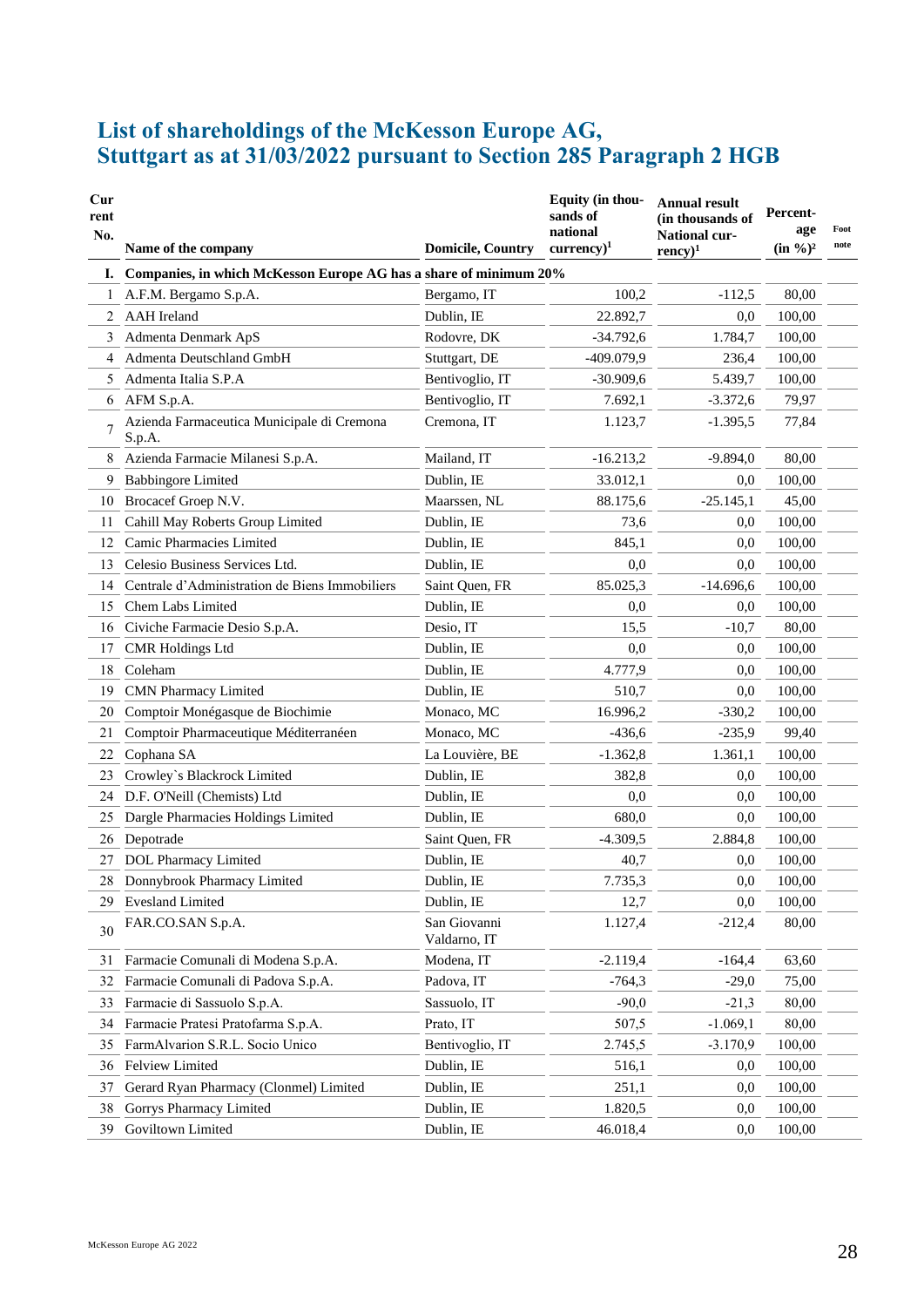# **List of shareholdings of the McKesson Europe AG, Stuttgart as at 31/03/2022 pursuant to Section 285 Paragraph 2 HGB**

| Cur<br>rent<br>No. | Name of the company                                      | <b>Domicile, Country</b>     | Equity (in thou-<br>sands of<br>national<br>currency $)^1$ | <b>Annual result</b><br>(in thousands of<br><b>National cur-</b><br>$rency$ <sup>1</sup> | Percent-<br>age<br>$(in \frac{9}{6})^2$ | Foot<br>note |
|--------------------|----------------------------------------------------------|------------------------------|------------------------------------------------------------|------------------------------------------------------------------------------------------|-----------------------------------------|--------------|
| 40                 | Greystones Pharmacy Limited                              | Dublin. IE                   | 1.268,0                                                    | 0,0                                                                                      | 100,00                                  |              |
| 41                 | Groupe PHR                                               | Boulogne-<br>Bilancourt, FR  | 18.543,9                                                   | 2.975,7                                                                                  | 100,00                                  |              |
| 42                 | Haleston Enterprises Limited                             | Dublin, IE                   | 1.997,9                                                    | 0,0                                                                                      | 100,00                                  |              |
| 43                 | Helmard Holdings Limited                                 | Dublin, IE                   | 1.517,8                                                    | 0.0                                                                                      | 100,00                                  |              |
| 44                 | Hollyfar - Marcas e Comunicação                          | Maia, PT                     | 120,8                                                      | $-114,2$                                                                                 | 100,00                                  |              |
| 45                 | Holon, S.A.                                              | Maia, PT                     | $-2.233,9$                                                 | 680,2                                                                                    | 100,00                                  |              |
| 46                 | Inten GmbH                                               | Stuttgart, DE                | $-24.790,6$                                                | 3.578,8                                                                                  | 100,00                                  |              |
| 47                 | J.G. Crowley Pharmacy Limited                            | Dublin, IE                   | 951,4                                                      | 0,0                                                                                      | 100,00                                  |              |
| 48                 | Kairnbury                                                | Dublin, IE                   | 1.232,6                                                    | 0,0                                                                                      | 100,00                                  |              |
| 49                 | Kemofarmacija, veletrgovina za oskrbo zdravstva,<br>d.d. | Ljubljana, SI                | 50.867,7                                                   | $-5.862,3$                                                                               | 98,04                                   |              |
| 50                 | Kilshallow Limited                                       | Dublin, IE                   | 981,9                                                      | 0,0                                                                                      | 100,00                                  |              |
| 51                 | Lissone Farmacie S.p.A.                                  | Lissone, IT                  | $-34,7$                                                    | $-562,2$                                                                                 | 80,00                                   |              |
| 52                 | Lloyds Property Management Company Belgium<br>S.A.       | Wavre, BE                    | 606,0                                                      | $-30,6$                                                                                  | 100,00                                  |              |
| 53                 | Lloyds Retail S.r.l.                                     | Bologna, IT                  | $-2.567,9$                                                 | 627,2                                                                                    | 100,00                                  |              |
| 54                 | Lloydspharma Group S.A.                                  | Wavre, BE                    | $-76.220,2$                                                | $-5.779,0$                                                                               | 100,00                                  |              |
| 55                 | Lloydspharma S.A.                                        | Wavre, BE                    | $-35.518,1$                                                | 88,2                                                                                     | 100,00                                  |              |
| 56                 | Lloydspharmacy Ireland Limited                           | Dublin, IE                   | $-255.024,7$                                               | $-720,2$                                                                                 | 100,00                                  |              |
| 57                 | Maurice F. Dougan Limited                                | Dublin, IE                   | 0,0                                                        | 0,0                                                                                      | 100,00                                  |              |
| 58                 | May Roberts Ltd                                          | Dublin, IE                   | 342,8                                                      | 0,0                                                                                      | 100,00                                  |              |
| 59                 | McKesson Belgium Holdings SPRL                           | Brüssel, BE                  | 29.917,0                                                   | $-13.671,9$                                                                              | 100,00                                  |              |
| 60                 | McKesson France Holdings                                 | Saint Ouen, FR               | $-58.692,6$                                                | $-12.721,3$                                                                              | 100,00                                  |              |
| 61                 | McKesson France Retail, Saint Ouen<br>∗                  | Saint Ouen, FR               | 6.158,4                                                    | 739,6                                                                                    | 100,00                                  |              |
| 62                 | MDD pharma N.V.                                          | Kortrijk, BE                 | $-3.384,6$                                                 | $-487,3$                                                                                 | 100,00                                  |              |
| 63                 | Median Healthcare Services Unlimited Company             | Dublin, IE                   | $-1.283,7$                                                 | 1.331,2                                                                                  | 100,00                                  |              |
| 64                 | Natureline                                               | Dublin, IE                   | $-386,1$                                                   | 0,0                                                                                      | 100,00                                  |              |
| 65                 | O'Leary Pharmacy (Lucan) Limited, Dublin                 | Dublin, IE                   | 0,0                                                        | 0,0                                                                                      | 100,00                                  |              |
| 66                 | <b>OCP</b>                                               | Saint Ouen, FR               | $-570.884,9$                                               | $-2.142,3$                                                                               | 100,00                                  |              |
| 67                 | <b>OCP</b> Formation                                     | Saint Ouen, FR               | 60,6                                                       | 93,2                                                                                     | 100,00                                  |              |
| 68                 | OCP Portugal, Produtos Farmacêuticos, S.A.               | Maia, PT                     | 84.392,9                                                   | $-6.553,7$                                                                               | 100,00                                  |              |
| 69                 | OCP Répartition                                          | Saint Ouen, FR               | 624.904,8                                                  | $-8.041,5$                                                                               | 100,00                                  |              |
| 70                 | P C Cahill & Company Limited                             | Dublin, IE                   | 66.429,1                                                   | $-18,2$                                                                                  | 100,00                                  |              |
| 71                 | Pharma Belgium Belmedis SA, Woluwe-Saint-<br>Lambert     | Woluwe-Saint-<br>Lambert, BE | 42.545,8                                                   | 30.854,2                                                                                 | 100,00                                  |              |
| 72                 | Pharmactiv Distribution                                  | Saint Quen, FR               | 21.360,8                                                   | $-869,7$                                                                                 | 97,55                                   |              |
| 73                 | Pharmacy O'Riada Holdings Limited                        | Dublin, IE                   | 0,0                                                        | 0,0                                                                                      | 100,00                                  |              |
| 74                 | <b>PHR</b> Antilles                                      | Le Lamentin,<br>Martinique   | $-308,1$                                                   | 29,9                                                                                     | 89,79                                   | 3)           |
| 75                 | Prodilab                                                 | Boulogne<br>Billancourt, FR  | 301,6                                                      | 18,2                                                                                     | 100,00                                  |              |
|                    | 76 recucare GmbH                                         | Stuttgart, DE                | $-15.192,1$                                                | 536,7                                                                                    | 100,00                                  |              |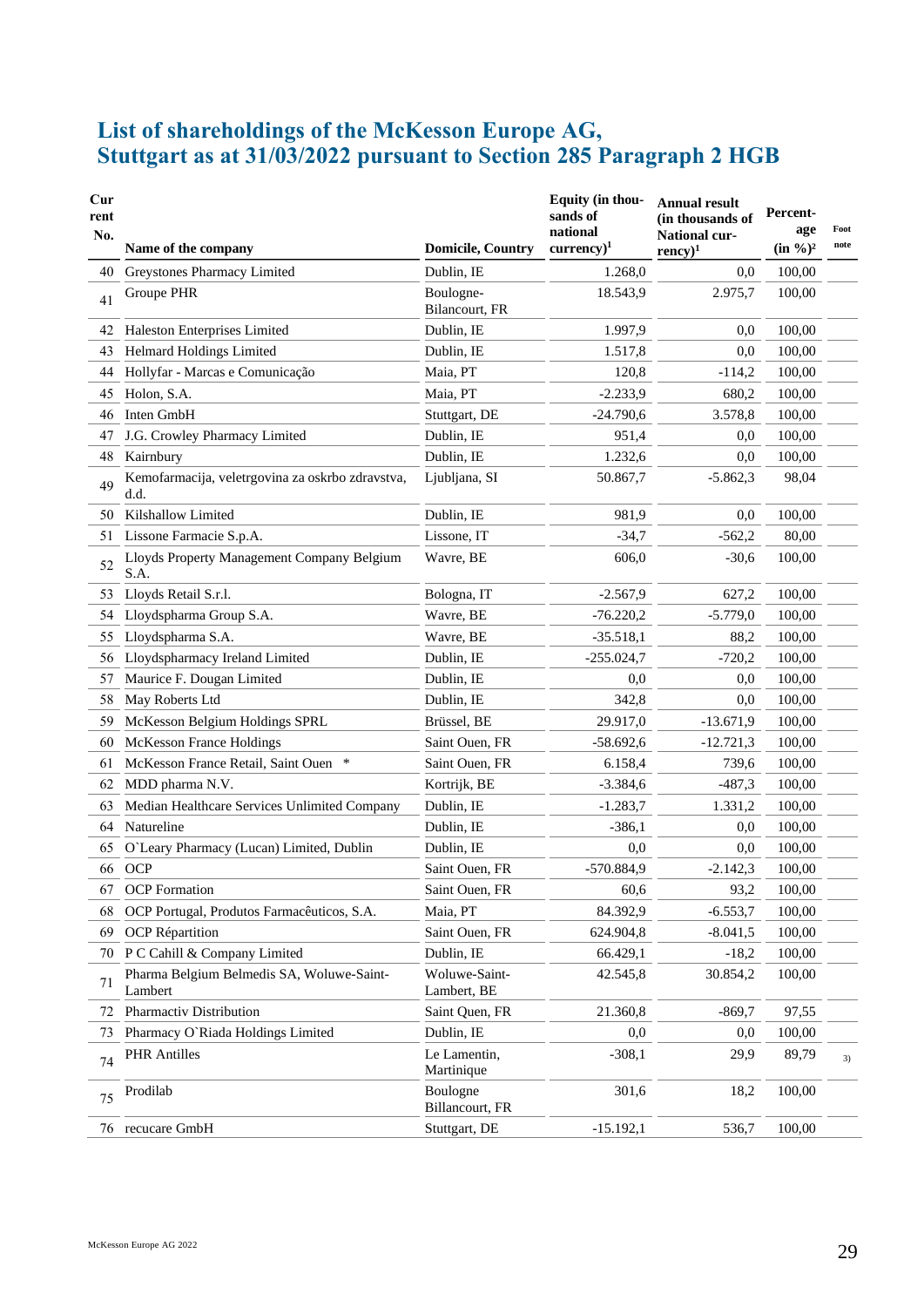# **List of shareholdings of the McKesson Europe AG, Stuttgart as at 31/03/2022 pursuant to Section 285 Paragraph 2 HGB**

| Cur<br>rent<br>No. | Name of the company                                                         | <b>Domicile, Country</b>     | Equity (in thou-<br>sands of<br>national<br>$curve(x)^1$ | <b>Annual result</b><br>(in thousands of<br><b>National cur-</b><br>$rency$ <sup>1</sup> | Percent-<br>age<br>$(in \frac{9}{6})^2$ | Foot<br>note |
|--------------------|-----------------------------------------------------------------------------|------------------------------|----------------------------------------------------------|------------------------------------------------------------------------------------------|-----------------------------------------|--------------|
| 77                 | recusana GmbH                                                               | Stuttgart, DE                | $-6.613,7$                                               | $-6.606.0$                                                                               | 100,00                                  |              |
| 78                 | <b>RESEAU SANTE</b>                                                         | Brest, FR                    | 684,6                                                    | $-515.5$                                                                                 | 100,00                                  |              |
| 79                 | Ryle and De Lacy Pharmacies Limited                                         | Dublin, IE                   | 1.161,8                                                  | 0,0                                                                                      | 100,00                                  |              |
| 80                 | SOCIETE D'ETUDES ET DE REALISATIONS<br><b>INFORMATIQUES</b>                 | Monaco, MC                   | 4.648,3                                                  | $-430.3$                                                                                 | 99,75                                   |              |
| 81                 | Sofarmex BVBA                                                               | Woluwe-Saint-<br>Lambert, BE | 5.547,6                                                  | $-2.056,1$                                                                               | 99,73                                   |              |
| 82                 | Sofiadis SCRL                                                               | Brüssel, BE                  | 321,1                                                    | $-210,8$                                                                                 | 100,00                                  | 3)           |
| 83                 | SOPI The Lough Limited                                                      | Dublin, IE                   | 1.463,1                                                  | 0,0                                                                                      | 100,00                                  |              |
| 84                 | <b>SOPI Youghal Limited</b>                                                 | Dublin, IE                   | 33,2                                                     | 0,0                                                                                      | 100,00                                  |              |
| 85                 | T. Sheridan Sales & Marketing                                               | Dublin, IE                   | 361,4                                                    | 0,0                                                                                      | 100,00                                  |              |
| 86                 | Tjellesen Max Jenne A/S                                                     | Rodovre, DK                  | 18.871,3                                                 | 61.193,6                                                                                 | 100,00                                  |              |
| 87                 | Todin A/S                                                                   | Rodovre, DK                  | 7.442,8                                                  | $-498,0$                                                                                 | 100,00                                  |              |
| 88                 | Unicare Dispensers 16 Limited                                               | Dublin, IE                   | 0,0                                                      | 0,0                                                                                      | 100,00                                  |              |
| 89                 | Unicare Dispensers 27 Limited                                               | Dublin, IE                   | 0.0                                                      | 0,0                                                                                      | 100,00                                  |              |
| 90                 | Unicare Dispensers 5 Limited                                                | Dublin, IE                   | 0.0                                                      | 0,0                                                                                      | 100,00                                  |              |
| 91                 | Unicare Pharmacy Group Limited                                              | Dublin, IE                   | 0.0                                                      | 0,0                                                                                      | 100,00                                  |              |
| 92                 | Vitapharm                                                                   | Murska sobota, SI            | $-132,9$                                                 | $-3,3$                                                                                   | 100,00                                  |              |
| 93                 | WZ-WundZentren GmbH                                                         | Stuttgart, DE                | 7.995,3                                                  | 11.152,8                                                                                 | 100,00                                  |              |
| П.                 | Corporations, in which McKesson Europe AG has voting rights of more than 5% |                              |                                                          |                                                                                          |                                         |              |
| 94                 | <b>DATAPHARM</b>                                                            | Paris, FR                    | 42,0                                                     | 192,9                                                                                    | 37,67                                   | 4)           |
| 95                 | Nensi d.o.o.                                                                | Ljubljana, SI                | 9,0                                                      | $-2,7$                                                                                   | 35,00                                   |              |
| 96                 | <b>SERVICE DE LA REPARTITION</b><br>PHARMACEUTIQUE                          | Paris, FR                    | 79,9                                                     | 31,8                                                                                     | 38,40                                   | 4)           |
| 97                 | Société Coopérative Ouest Partage                                           | Brest, FR                    | 184,4                                                    | $-7,1$                                                                                   | 38,40                                   | 4)           |

1) Information in IFRS, alternatively US GAAP

2) This calculation fully considers shares held by dependent entities, even if the share of such an entity is less than 100%.

3) Special purpose entity

4) Financial statement 31/12/2021

Beyond this, there are no further European pharmacy holdings.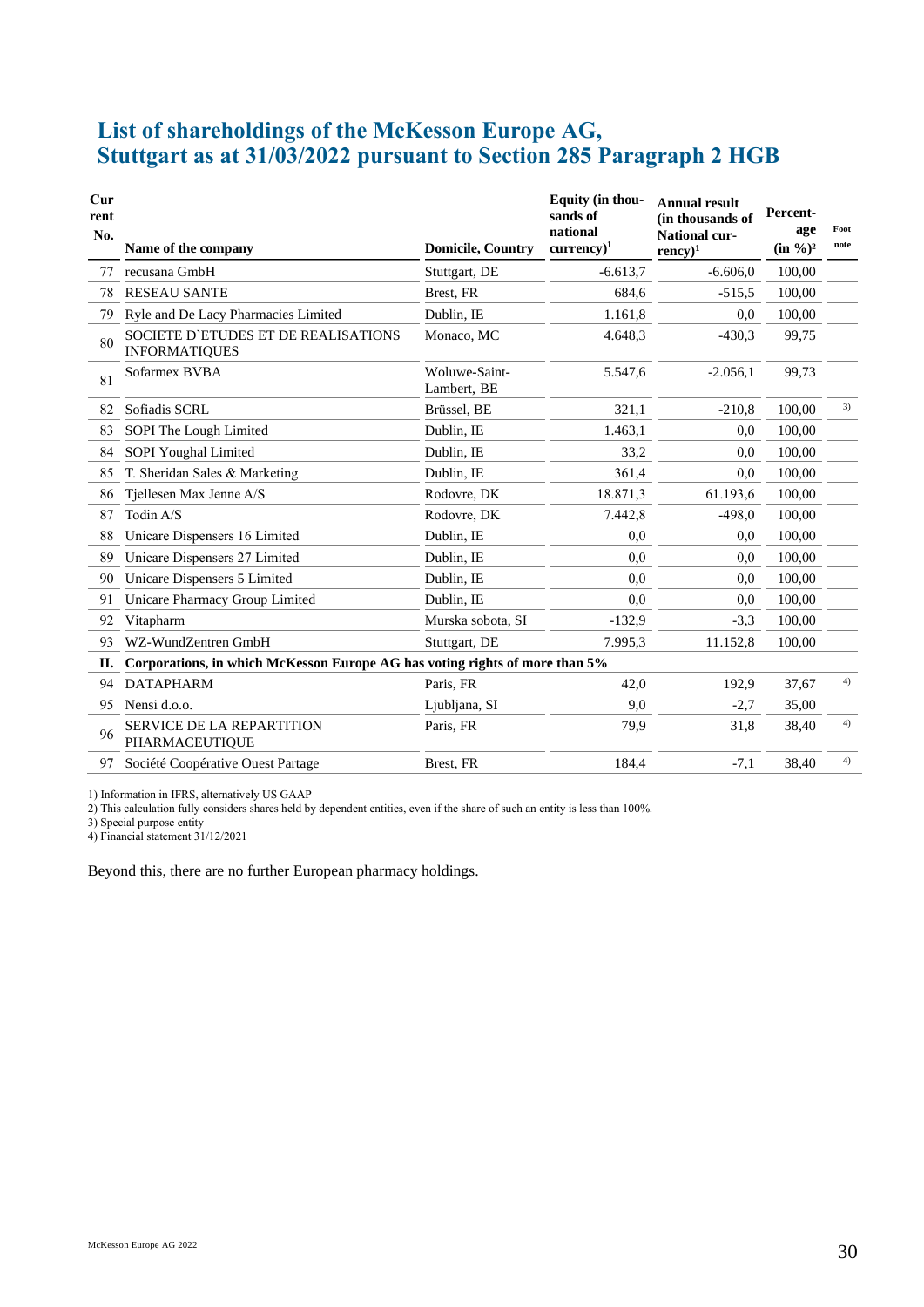Independent Auditors' Report

To McKesson Europe AG, Stuttgart/Germany

#### **Audit Opinions**

We have audited the annual financial statements of McKesson Europe AG, Stuttgart/Germany, which comprise the balance sheet as at 31 March 2022, and the statement of profit and loss for the financial year from 1 April 2021 to 31 March 2022, and the notes to the financial statements, including the presentation of the recognition and measurement policies. In addition, we have audited the management report of McKesson Europe AG, Stuttgart/Germany, combined with the group management report for the financial year from 1 April 2021 to 31 March 2022. In accordance with the German legal requirements, we have not audited the content of the corporate governance statement pursuant to Section 289f (4) German Commercial Code (HGB) (disclosures concerning the quota for women).

In our opinion, on the basis of the knowledge obtained in the audit,

- the accompanying annual financial statements comply, in all material respects, with the requirements of German commercial law applicable to business corporations and give a true and fair view of the assets, liabilities and financial position of the Group as at 31 March 2022 and of its financial performance for the financial year from 1 April 2021 to 31 March 2022 in compliance with German Legally Required Accounting Principles, and
- the accompanying combined management report as a whole provides an appropriate view of the Group's position. In all material respects, this combined management report is consistent with the annual financial statements, complies with German legal requirements and appropriately presents the opportunities and risks of future development. Our audit opinion on the combined management report does not cover the content of the corporate governance statement referred to above.

Pursuant to Section 322 (3) sentence 1 HGB, we declare that our audit has not led to any reservations relating to the legal compliance of the annual financial statements and of the combined management report.

#### **Basis for the Audit Opinions**

We conducted our audit of the annual financial statements and of the combined management report in accordance with Section 317 HGB and in compliance with German Generally Accepted Standards for Financial Statement Audits promulgated by the Institut der Wirtschaftsprüfer (IDW). Our responsibilities under those requirements and principles are further described in the "Auditor's Responsibilities for the Audit of the Annual Financial Statements and of the Combined Management Report" section of our auditor's report. We are independent of the Company in accordance with the requirements of German commercial and professional law, and we have fulfilled our other German professional responsibilities in accordance with these requirements. We believe that the audit evidence we have obtained is sufficient and appropriate to provide a basis for our audit opinions on the annual financial statements and on the combined management report.

#### **Other Information**

The executive directors are responsible for the other information. The other information comprises the corporate governance statement pursuant to Section 289f (4) HGB (disclosures concerning the quota for women) included in the combined management report.

Our audit opinions on the annual financial statements and on the combined management report do not cover the other information, and consequently we do not express an audit opinion or any other form of assurance conclusion thereon.

In connection with our audit, our responsibility is to read the other information identified above and, in doing so, to consider whether the other information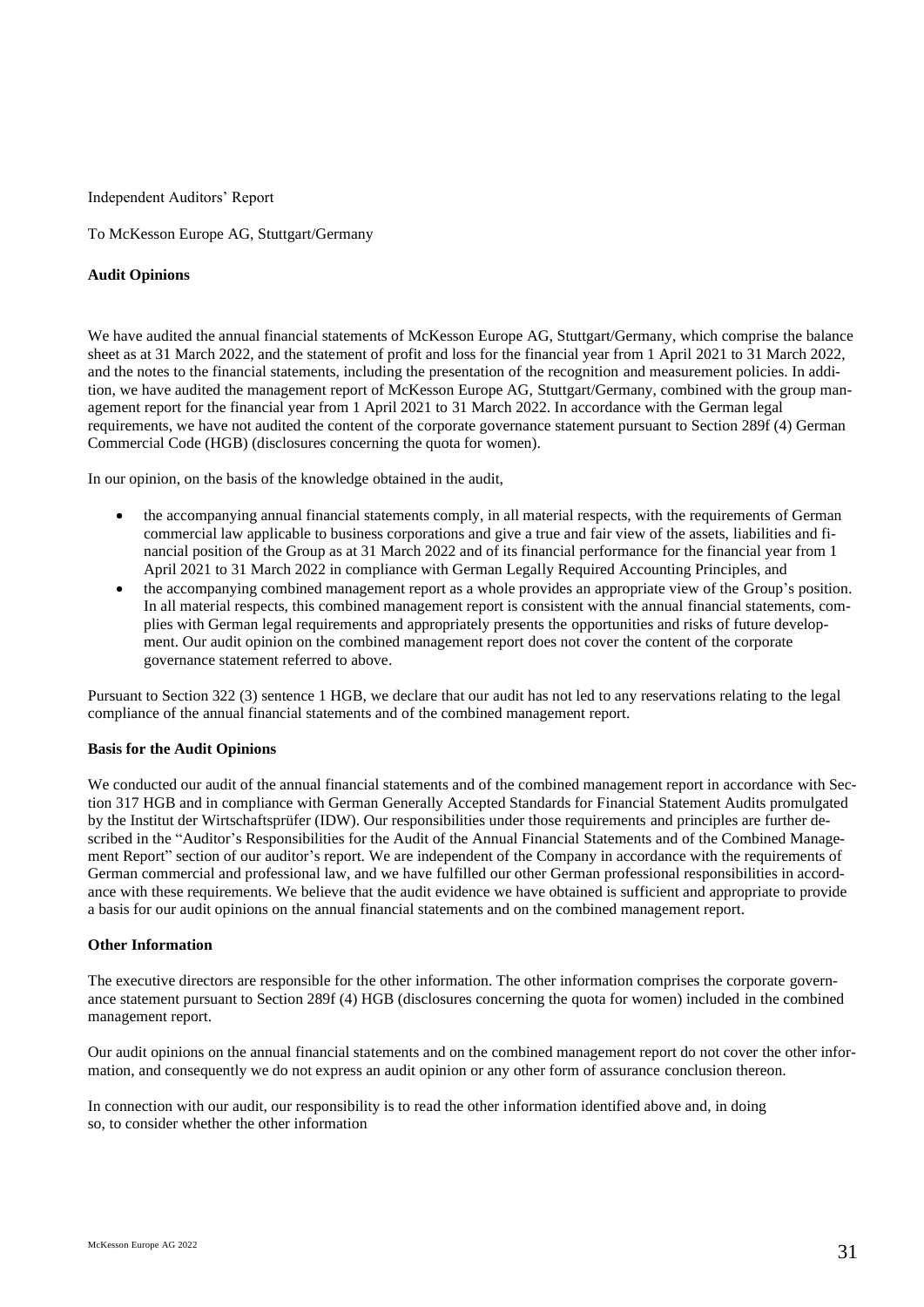- is materially inconsistent with the annual financial statements, with the audited content of the management report or our knowledge obtained in the audit, or
- otherwise appears to be materially misstated.

#### **Responsibilities of the Executive Directors and the Supervisory Board for the Annual Financial Statements and the Combined Management Report**

The executive directors are responsible for the preparation of the annual financial statements that comply, in all material respects, with the requirements of German commercial law applicable to business corporations, and that the annual financial statements give a true and fair view of the assets, liabilities, financial position and financial performance of the Company in compliance with German Legally Required Accounting Principles. In addition, the executive directors are responsible for such internal control as they, in accordance with German Legally Required Accounting Principles, have determined necessary to enable the preparation of annual financial statements that are free from material misstatement, whether due to fraud or error.

In preparing the annual financial statements, the executive directors are responsible for assessing the Company's ability to continue as a going concern. They also have the responsibility for disclosing, as applicable, matters related to going concern. In addition, they are responsible for financial reporting based on the going concern basis of accounting, provided no actual or legal circumstances conflict therewith.

Furthermore, the executive directors are responsible for the preparation of the combined management report that as a whole provides an appropriate view of the Company's position and is, in all material respects, consistent with the annual financial statements, complies with German legal requirements, and appropriately presents the opportunities and risks of future development. In addition, the executive directors are responsible for such arrangements and measures (systems) as they have considered necessary to enable the preparation of a combined management report that is in accordance with the applicable German legal requirements, and to be able to provide sufficient appropriate evidence for the assertions in the combined management report.

The supervisory board is responsible for overseeing the Company's financial reporting process for the preparation of the annual financial statements and of the combined management report.

#### **Auditor's Responsibilities for the Audit of the Annual Financial Statements and of the Combined Management Report**

Our objectives are to obtain reasonable assurance about whether the annual financial statements as a whole are free from material misstatement, whether due to fraud or error, and whether the combined management report as a whole provides an appropriate view of the Company's position and, in all material respects, is consistent with the annual financial statements and the knowledge obtained in the audit, complies with the German legal requirements and appropriately presents the opportunities and risks of future development, as well as to issue an auditor's report that includes our audit opinions on the annual financial statements and on the combined management report.

Reasonable assurance is a high level of assurance, but is not a guarantee that an audit conducted in accordance with Section 317 HGB and in compliance with German Generally Accepted Standards for Financial Statement Audits promulgated by the Institut der Wirtschaftsprüfer (IDW) will always detect a material misstatement. Misstatements can arise from fraud or error and are considered material if, individually or in the aggregate, they could reasonably be expected to influence the economic decisions of users taken on the basis of these annual financial statements and this combined management report.

We exercise professional judgment and maintain professional scepticism throughout the audit. We also

identify and assess the risks of material misstatement of the annual financial statements and of the combined management report, whether due to fraud or error, design and perform audit procedures responsive to those risks, and obtain audit evidence that is sufficient and appropriate to provide a basis for our audit opinions. The risk of not detecting a material misstatement resulting from fraud is higher than for one resulting from error, as fraud may involve collusion, forgery, intentional omissions, misrepresentations, or the override of internal controls.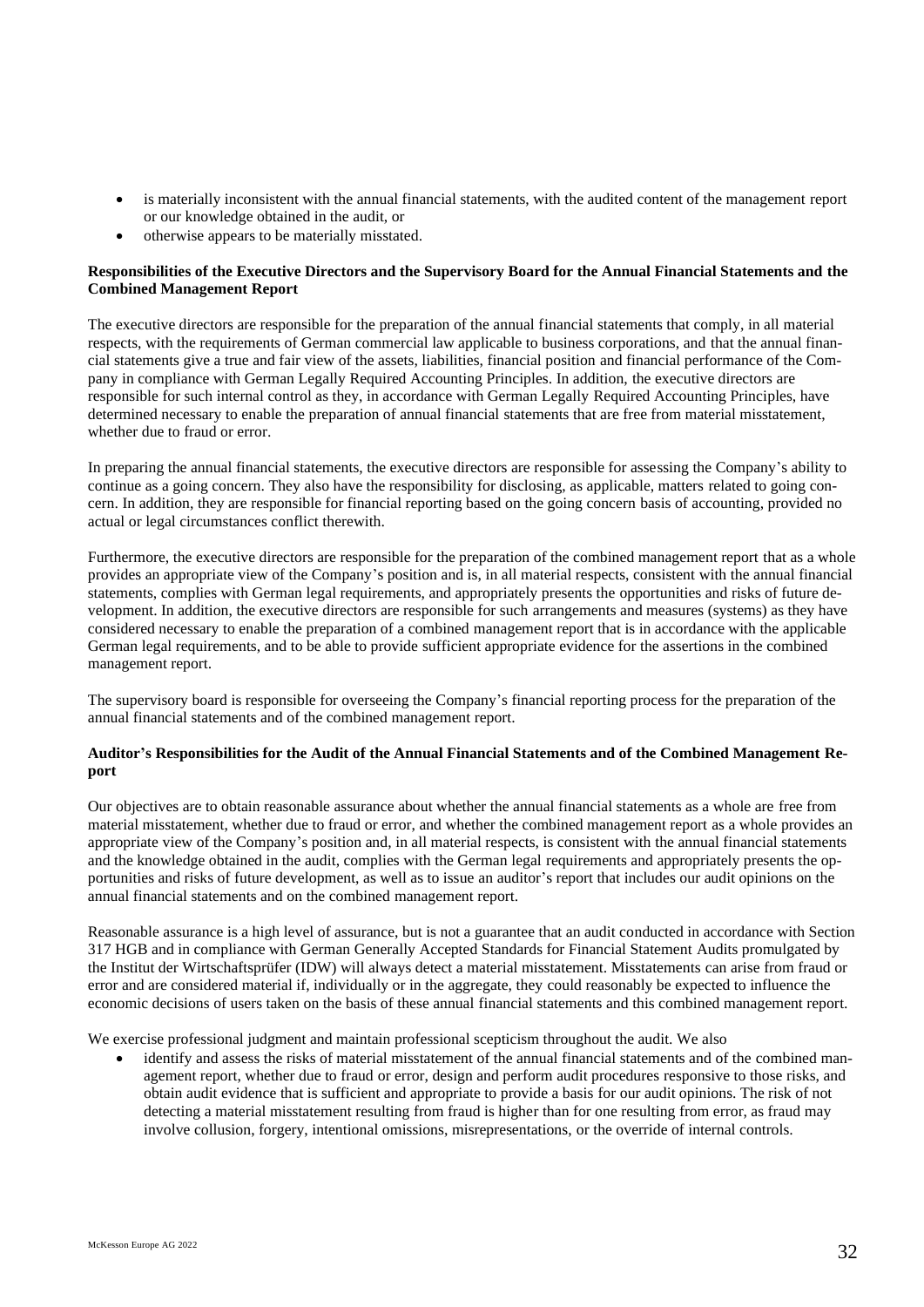- obtain an understanding of internal control relevant to the audit of the annual financial statements and of arrangements and measures relevant to the audit of the combined management report in order to design audit procedures that are appropriate in the circumstances, but not for the purpose of expressing an audit opinion on the effectiveness of these systems of the Company.
- evaluate the appropriateness of accounting policies used by the executive directors and the reasonableness of estimates made by the executive directors and related disclosures.
- conclude on the appropriateness of the executive directors' use of the going concern basis of accounting and, based on the audit evidence obtained, whether a material uncertainty exists related to events or conditions that may cast significant doubt on the Company's ability to continue as a going concern. If we conclude that a material uncertainty exists, we are required to draw attention in the auditor's report to the related disclosures in the annual financial statements and in the combined management report or, if such disclosures are inadequate, to modify our respective audit opinions. Our conclusions are based on the audit evidence obtained up to the date of our auditor's report. However, future events or conditions may cause the Company to cease to be able to continue as a going concern.
- evaluate the overall presentation, structure and content of the annual financial statements, including the disclosures, and whether the annual financial statements present the underlying transactions and events in a manner that the annual financial statements give a true and fair view of the assets, liabilities, financial position and financial performance of the Company in compliance with German Legally Required Accounting Principles.
- evaluate the consistency of the combined management report with the annual financial statements, its conformity with German law, and the view of the Company's position it provides.
- perform audit procedures on the prospective information presented by the executive directors in the combined management report. On the basis of sufficient appropriate audit evidence we evaluate, in particular, the significant assumptions used by the executive directors as a basis for the prospective information, and evaluate the proper derivation of the prospective information from these assumptions. We do not express a separate audit opinion on the prospective information and on the assumptions used as a basis. There is a substantial unavoidable risk that future events will differ materially from the prospective information.

We communicate with those charged with governance regarding, among other matters, the planned scope and timing of the audit and significant audit findings, including any significant deficiencies in internal control that we identify during our audit.

Stuttgart/Germany, 31 May 2022

#### **Deloitte GmbH**

Wirtschaftsprüfungsgesellschaft

Signed: Signed: (Sven Ilg) (Karin Schwendemann) Wirtschaftsprüfer Wirtschaftsprüferin (German Public Auditor) (German Public Auditor)